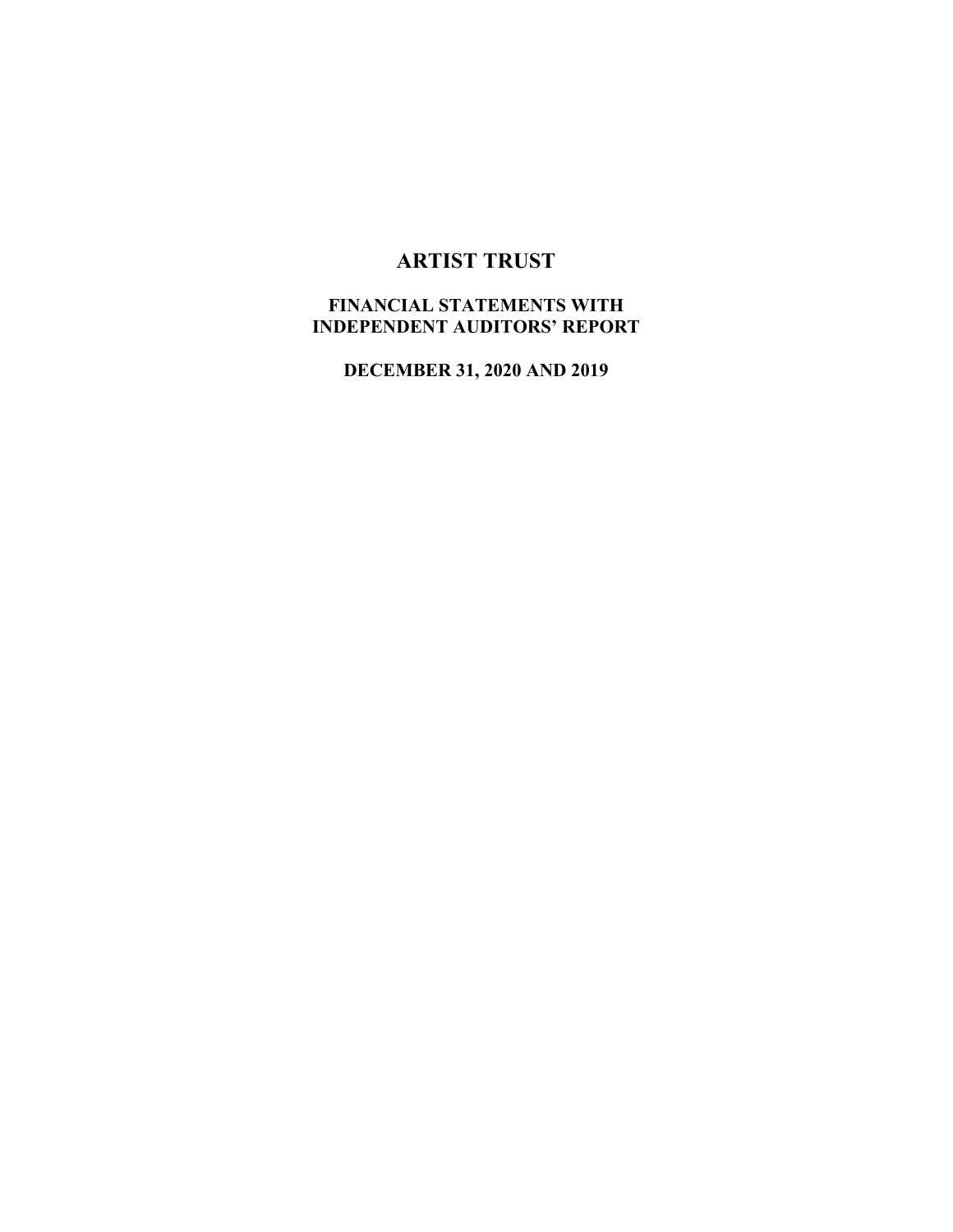

#### **INDEPENDENT AUDITORS' REPORT**

To the Board of Trustees Artist Trust Seattle, Washington

We have audited the accompanying financial statements of Artist Trust (a nonprofit organization), which comprise the statements of financial position as of December 31, 2020 and 2019, and the related statements of activities, functional expenses, and cash flows for the years then ended, and the related notes to the financial statements.

#### *Management's Responsibility for the Financial Statements*

Management is responsible for the preparation and fair presentation of these financial statements in accordance with accounting principles generally accepted in the United States of America; this includes the design, implementation, and maintenance of internal control relevant to the preparation and fair presentation of financial statements that are free from material misstatement, whether due to fraud or error.

#### *Auditors' Responsibility*

Our responsibility is to express an opinion on these financial statements based on our audits. We conducted our audits in accordance with auditing standards generally accepted in the United States of America. Those standards require that we plan and perform the audit to obtain reasonable assurance about whether the financial statements are free from material misstatement.

An audit involves performing procedures to obtain audit evidence about the amounts and disclosures in the financial statements. The procedures selected depend on the auditor's judgment, including the assessment of the risks of material misstatement of the financial statements, whether due to fraud or error. In making those risk assessments, the auditor considers internal control relevant to the entity's preparation and fair presentation of the financial statements in order to design audit procedures that are appropriate in the circumstances, but not for the purpose of expressing an opinion on the effectiveness of the entity's internal control. Accordingly, we express no such opinion. An audit also includes evaluating the appropriateness of accounting policies used and the reasonableness of significant accounting estimates made by management, as well as evaluating the overall presentation of the financial statements.

We believe that the audit evidence we have obtained is sufficient and appropriate to provide a basis for our audit opinion.

#### *Opinion*

In our opinion, the financial statements referred to above present fairly, in all material respects, the financial position of Artist Trust as of December 31, 2020 and 2019, and the changes in its net assets and its cash flows for the years then ended in accordance with accounting principles generally accepted in the United States of America.

Jones & associates PLLC, CPAs

Jones & Associates PLLC, CPAs May 24, 2021

 TEL 206.525.5170 17544 Midvale Ave N, Suite 100 Shoreline, WA 98133 www.judyjonescpa.com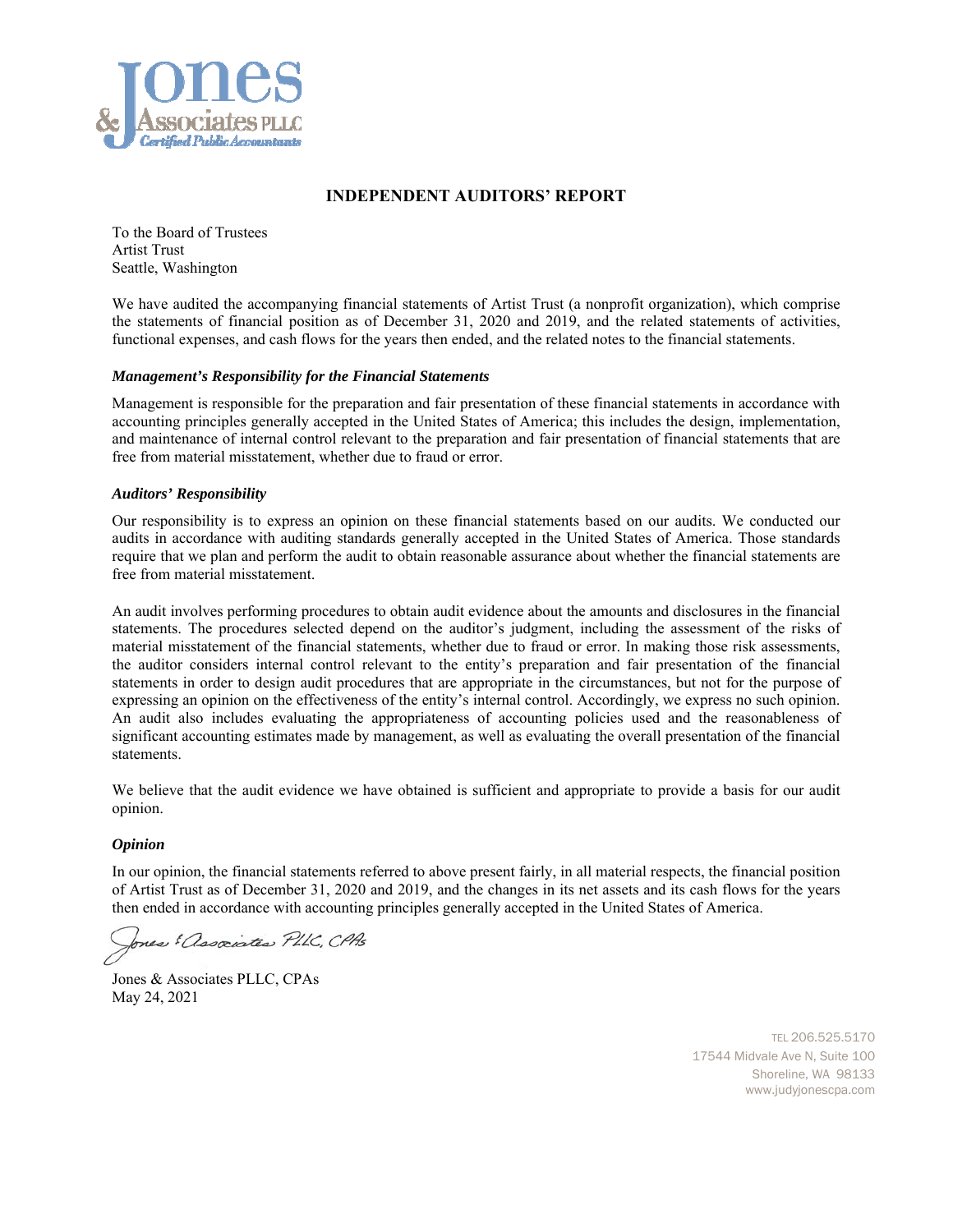# **ARTIST TRUST STATEMENTS OF FINANCIAL POSITION DECEMBER 31, 2020 AND 2019**

|                                                       | 2020 |           |                           | 2019      |  |  |
|-------------------------------------------------------|------|-----------|---------------------------|-----------|--|--|
| <b>ASSETS</b>                                         |      |           |                           |           |  |  |
| Cash and cash equivalents                             | \$   | 944,123   | \$                        | 254,889   |  |  |
| Pledges and grants receivable                         |      | 299,506   |                           | 444,199   |  |  |
| Prepaid expenses                                      |      | 33,529    |                           | 25,744    |  |  |
| Inventory                                             |      | 183,065   |                           |           |  |  |
| Total current assets                                  |      | 1,460,223 |                           | 724,832   |  |  |
| Cash and cash equivalents held for long-term purposes |      | 338,226   |                           | 365,481   |  |  |
| Pledges and grants receivable, long-term, net         |      | 622,062   |                           | 887,218   |  |  |
| Investments held by Vanguard                          |      | 2,596,831 |                           | 2,339,951 |  |  |
| Assets held in trust                                  |      | 199,263   |                           | 184,792   |  |  |
| Property and equipment, net                           |      | 270,571   |                           | 297,199   |  |  |
|                                                       | -S   | 5,487,176 | $\boldsymbol{\mathsf{S}}$ | 4,799,473 |  |  |
| <b>LIABILITIES AND NET ASSETS</b>                     |      |           |                           |           |  |  |
| <b>LIABILITIES</b>                                    |      |           |                           |           |  |  |
| Accounts payable and accrued liabilities              | \$   | 31,324    | \$                        | 19,305    |  |  |
| Mortgage note payable                                 |      | 12,925    |                           | 11,441    |  |  |
| Total current liabilities                             |      | 44,249    |                           | 30,746    |  |  |
| Mortgage note payable, long-term                      |      | 150,362   |                           | 163,285   |  |  |
| <b>Total liabilities</b>                              |      | 194,611   |                           | 194,031   |  |  |
| <b>NET ASSETS</b>                                     |      |           |                           |           |  |  |
| Without donor restrictions - undesignated             |      | 893,652   |                           | 344,995   |  |  |
| Without donor restrictions - Board designated         |      | 481,547   |                           | 482,300   |  |  |
| Total net assets without donor restrictions           |      | 1,375,199 |                           | 827,295   |  |  |
| With donor restrictions - purpose and time            |      | 2,285,646 |                           | 2,146,427 |  |  |
| With donor restrictions - perpetual in nature         |      | 1,631,720 |                           | 1,631,720 |  |  |
| Total net assets with donor restrictions              |      | 3,917,366 |                           | 3,778,147 |  |  |
| Total net assets                                      |      | 5,292,565 |                           | 4,605,442 |  |  |
|                                                       | $\$$ | 5,487,176 | \$                        | 4,799,473 |  |  |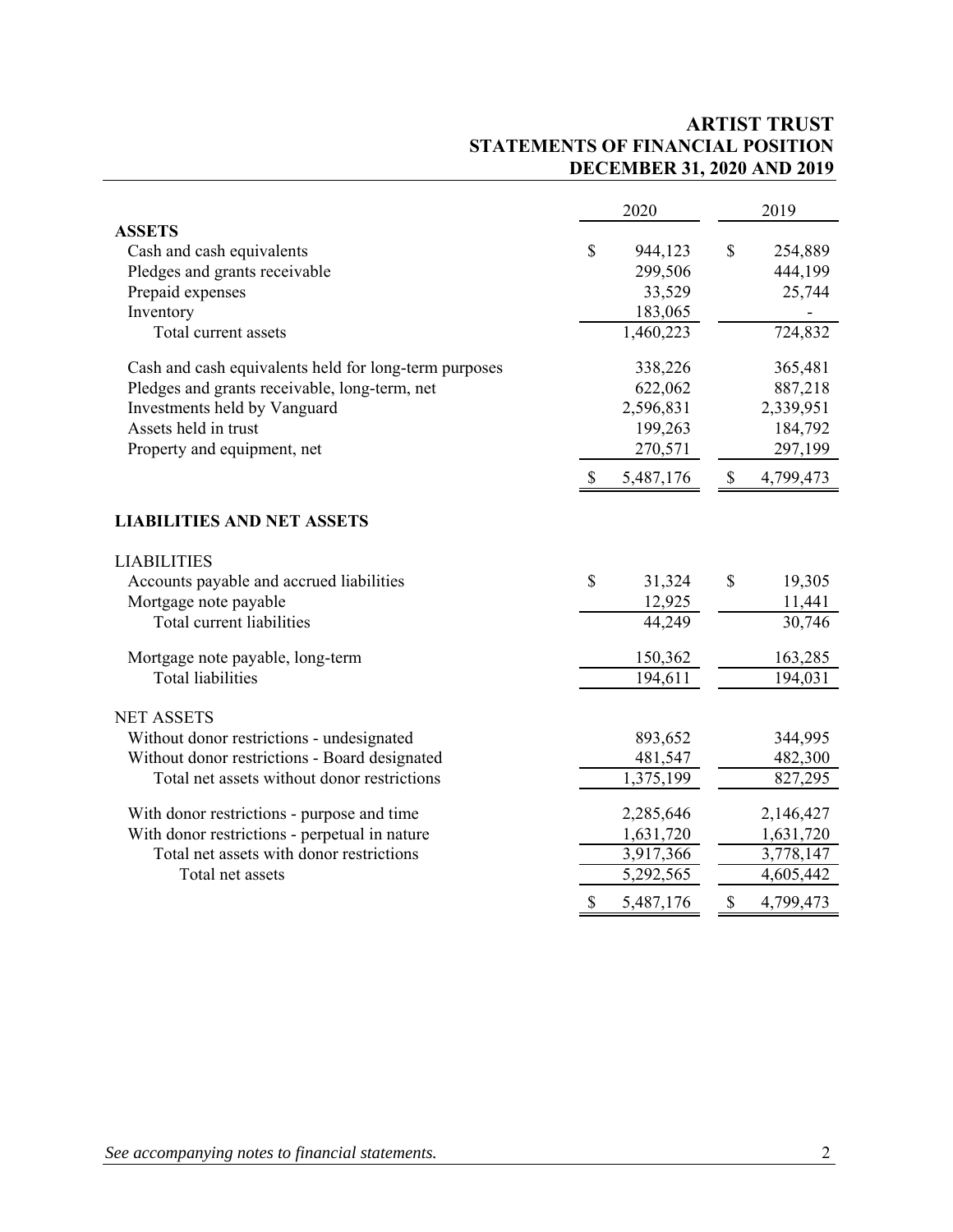# **ARTIST TRUST STATEMENT OF ACTIVITIES YEAR ENDED DECEMBER 31, 2020**

|                                        |             | Without donor restrictions |                | With donor restrictions |                |  |
|----------------------------------------|-------------|----------------------------|----------------|-------------------------|----------------|--|
|                                        |             |                            | Board          | Purpose                 | Perpetual      |  |
|                                        | Total       | Undesignated               | Designated     | and time                | in nature      |  |
| <b>SUPPORT AND REVENUE</b>             |             |                            |                |                         |                |  |
| Contributions                          | \$1,598,709 | \$.<br>675,101             | 136,904<br>\$  | 786,704<br>\$.          | \$             |  |
| Grants from government agencies        | 238,027     | 238,027                    |                |                         |                |  |
| In-kind contributions                  | 187,976     | 4,911                      |                | 183,065                 |                |  |
| Program income                         | 2,127       | 2,127                      |                |                         |                |  |
| Other interest income                  | 398         | 398                        |                |                         |                |  |
|                                        | 2,027,237   | 920,564                    | 136,904        | 969,769                 |                |  |
| Net assets released from restrictions  |             | 1,152,176                  |                | (1,152,176)             |                |  |
| Transfers of board designated funds    |             | 147,385                    | (147, 385)     |                         |                |  |
| Total support and revenue              | 2,027,237   | 2,220,125                  | (10, 481)      | (182, 407)              |                |  |
| <b>EXPENSES</b>                        |             |                            |                |                         |                |  |
| Program services                       |             |                            |                |                         |                |  |
| Artist grants                          | 976,456     | 976,456                    |                |                         |                |  |
| Creative Career Center                 | 216,754     | 216,754                    |                |                         |                |  |
|                                        | 1,193,210   | 1,193,210                  |                |                         |                |  |
| Supporting services                    |             |                            |                |                         |                |  |
| Management and general                 | 194,628     | 194,628                    |                |                         |                |  |
| Fundraising                            | 211,277     | 211,277                    |                |                         |                |  |
| Auction                                | 79,053      | 79,053                     |                |                         |                |  |
| Total expenses                         | 1,678,168   | 1,678,168                  | $\overline{a}$ |                         | $\blacksquare$ |  |
| Change in net assets before            |             |                            |                |                         |                |  |
| other gains                            | 349,069     | 541,957                    | (10, 481)      | (182, 407)              |                |  |
|                                        |             |                            |                |                         |                |  |
| <b>OTHER GAINS</b>                     |             |                            |                |                         |                |  |
| Endowment investment gains             | 301,952     |                            | 8,676          | 293,276                 |                |  |
| Endowment investment income,           |             |                            |                |                         |                |  |
| net of fees                            | 36,102      |                            | 1,052          | 35,050                  |                |  |
| Distribution from assets held in trust |             | 6,700                      |                | (6,700)                 |                |  |
| Total other gains                      | 338,054     | 6,700                      | 9,728          | 321,626                 |                |  |
| <b>CHANGE IN NET ASSETS</b>            | 687,123     | 548,657                    | (753)          | 139,219                 |                |  |
| <b>NET ASSETS</b>                      |             |                            |                |                         |                |  |
| Beginning of the year                  | 4,605,442   | 344,995                    | 482,300        | 2,146,427               | 1,631,720      |  |
| End of the year                        | \$5,292,565 | \$<br>893,652              | 481,547<br>\$  | \$2,285,646             | \$1,631,720    |  |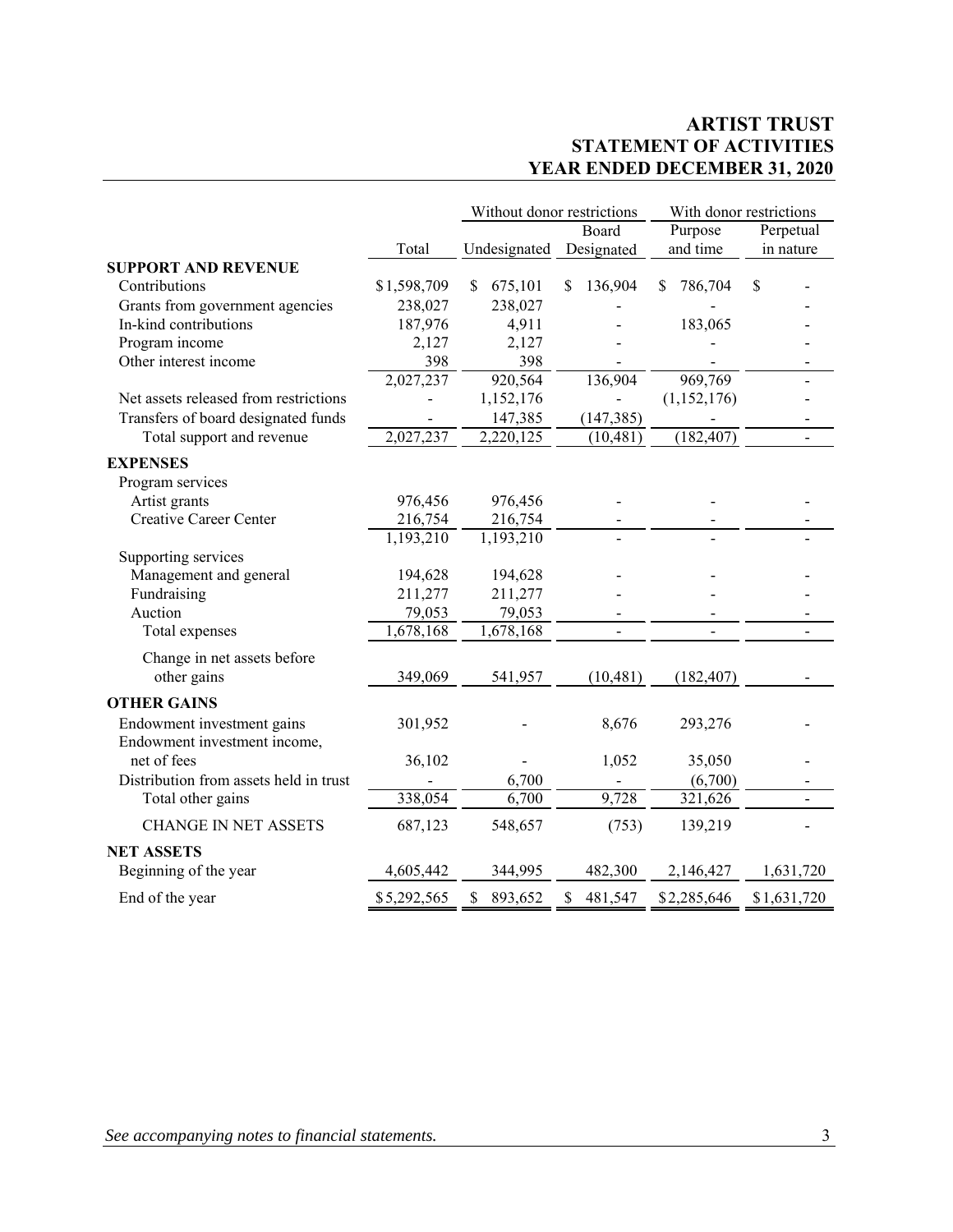# **ARTIST TRUST STATEMENT OF ACTIVITIES YEAR ENDED DECEMBER 31, 2019**

|                                        |               | Without donor restrictions |                         | With donor restrictions |                          |
|----------------------------------------|---------------|----------------------------|-------------------------|-------------------------|--------------------------|
|                                        |               |                            | Board                   | Purpose and             | Perpetual                |
|                                        | Total         | Undesignated               | Designated              | time                    | in nature                |
| <b>SUPPORT AND REVENUE</b>             |               |                            |                         |                         |                          |
| Contributions                          | 796,434<br>\$ | \$<br>381,196              | $\mathcal{S}$<br>38,114 | \$.<br>377,124          | \$                       |
| Benefit events, net                    | 429,559       | 429,559                    |                         |                         |                          |
| Grants from government agencies        | 73,376        | 73,376                     |                         |                         |                          |
| In-kind contributions                  | 21,642        | 21,642                     |                         |                         |                          |
| Program income                         | 33,197        | 33,197                     |                         |                         |                          |
| Other interest income                  | 1,504         | 1,504                      |                         |                         |                          |
|                                        | 1,355,712     | 940,474                    | 38,114                  | 377,124                 |                          |
| Net assets released from restrictions  |               | 556,665                    |                         | (556, 665)              |                          |
| Transfers of board designated funds    |               | (20, 200)                  | 20,200                  |                         |                          |
| Total support and revenue              | 1,355,712     | 1,476,939                  | 58,314                  | (179, 541)              | $\overline{a}$           |
| <b>EXPENSES</b>                        |               |                            |                         |                         |                          |
| Program services                       |               |                            |                         |                         |                          |
| Artist grants                          | 460,438       | 460,438                    |                         |                         |                          |
| <b>Creative Career Center</b>          | 335,803       | 335,803                    |                         |                         |                          |
|                                        | 796,241       | 796,241                    |                         |                         |                          |
| Supporting services                    |               |                            |                         |                         |                          |
| Management and general                 | 163,522       | 163,522                    |                         |                         |                          |
| Fundraising                            | 202,535       | 202,535                    |                         |                         |                          |
| Auction                                | 177,315       | 177,315                    |                         |                         |                          |
| Total expenses                         | 1,339,613     | 1,339,613                  |                         |                         |                          |
| Change in net assets before            |               |                            |                         |                         |                          |
| other gains                            | 16,099        | 137,326                    | 58,314                  | (179, 541)              |                          |
| <b>OTHER GAINS</b>                     |               |                            |                         |                         |                          |
| Endowment investment gains             | 362,040       |                            | 10,283                  | 351,757                 |                          |
| Endowment investment income,           |               |                            |                         |                         |                          |
| net of fees                            | 52,134        |                            | 1,511                   | 50,623                  |                          |
| Distribution from assets held in trust |               | 6,600                      |                         | (6,600)                 |                          |
| Total other gains                      | 414,174       | 6,600                      | 11,794                  | 395,780                 | $\overline{\phantom{0}}$ |
| <b>CHANGE IN NET ASSETS</b>            | 430,273       | 143,926                    | 70,108                  | 216,239                 |                          |
|                                        |               |                            |                         |                         |                          |
| <b>NET ASSETS</b>                      |               |                            |                         |                         |                          |
| Beginning of the year                  | 4,175,169     | 201,069                    | 412,192                 | 1,930,188               | 1,631,720                |
| End of the year                        | \$4,605,442   | \$<br>344,995              | 482,300<br>\$           | \$2,146,427             | \$1,631,720              |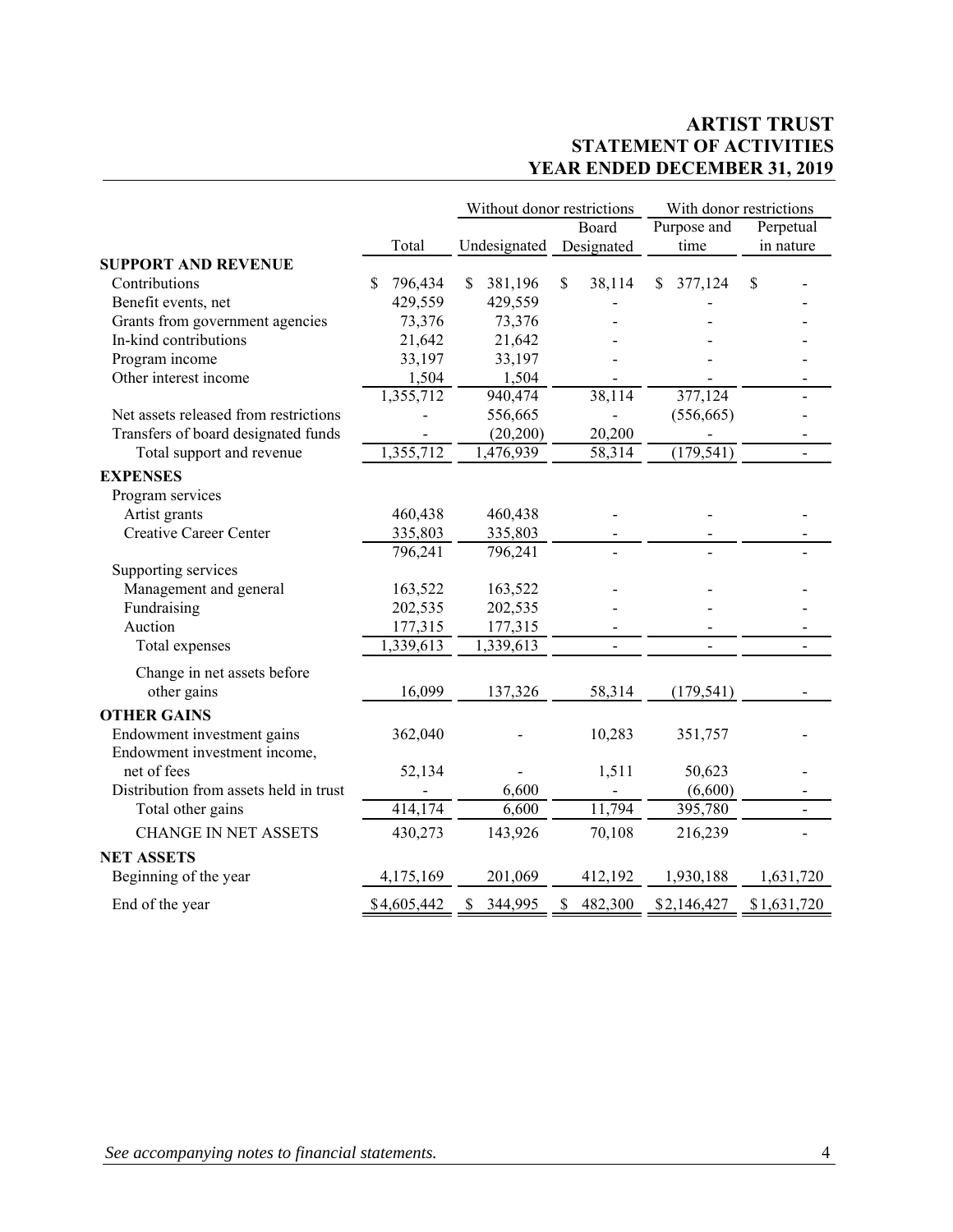# **ARTIST TRUST STATEMENT OF FUNCTIONAL EXPENSES YEAR ENDED DECEMBER 31, 2020**

|                                   |               |                  | Program Services          |               | <b>Support Services</b> |                           |    |             |    |         |               |
|-----------------------------------|---------------|------------------|---------------------------|---------------|-------------------------|---------------------------|----|-------------|----|---------|---------------|
|                                   |               | Artist<br>Grants | Creative<br>Career Center | Total         |                         | Management<br>and General |    | Fundraising |    | Auction | Total         |
| Salaries and wages                | <sup>\$</sup> | 127,878          | \$<br>121,475             | \$<br>249,353 | \$                      | 116,703                   | \$ | 129,405     | \$ | 26,763  | \$<br>522,224 |
| Employee benefits                 |               | 14,247           | 12,907                    | 27,154        |                         | 10,583                    |    | 13,015      |    | 3,090   | 53,842        |
| Payroll taxes                     |               | 11,313           | 10,693                    | 22,006        |                         | 10,299                    |    | 11,447      |    | 2,411   | 46,163        |
| Total payroll and related         |               | 153,438          | 145,075                   | 298,513       |                         | 137,585                   |    | 153,867     |    | 32,264  | 622,229       |
| COVID-19 Artist Trust Relief Fund |               | 683,500          |                           | 683,500       |                         |                           |    |             |    |         | 683,500       |
| <b>Arts Innovator Award</b>       |               | 50,000           |                           | 50,000        |                         |                           |    |             |    |         | 50,000        |
| Lifetime Achievement Award        |               | 10,000           |                           | 10,000        |                         |                           |    |             |    |         | 10,000        |
| <b>SOLA</b> Award                 |               | 9,000            |                           | 9,000         |                         |                           |    |             |    |         | 9,000         |
| Grant/stipend scholarships        |               | 6,000            | 60                        | 6,060         |                         |                           |    |             |    |         | 6,060         |
| Fellowship awards                 |               | 1,050            |                           | 1,050         |                         |                           |    |             |    |         | 1,050         |
| Professional fees                 |               | 22,085           | 14,046                    | 36,131        |                         | 43,608                    |    | 4,393       |    | 31,168  | 115,300       |
| Bad debt expense                  |               | 16,500           |                           | 16,500        |                         |                           |    | 21,687      |    | 7,099   | 45,286        |
| Depreciation                      |               | 5,238            | 15,879                    | 21,117        |                         | 2,204                     |    | 3,307       |    |         | 26,628        |
| Telecommunications                |               | 6,240            | 12,246                    | 18,486        |                         | 1,614                     |    | 1,495       |    | 203     | 21,798        |
| Occupancy                         |               | 3,654            | 12,587                    | 16,241        |                         | 1,894                     |    | 2,436       |    |         | 20,571        |
| Miscellaneous                     |               | 4,255            | 7,773                     | 12,028        |                         | 2,099                     |    | 3,148       |    | 10      | 17,285        |
| Marketing and public relations    |               | 3,015            | 6,426                     | 9,441         |                         | 1,516                     |    | 2,284       |    |         | 13,241        |
| Postage, printing, copying        |               |                  | 328                       | 328           |                         | 207                       |    | 7,974       |    | 4,493   | 13,002        |
| Bank charges                      |               |                  | 108                       | 108           |                         | 607                       |    | 10,094      |    | 1,792   | 12,601        |
| Supplies and materials            |               | 1,137            | 2,114                     | 3,251         |                         | 3,112                     |    | 435         |    | 502     | 7,300         |
| Travel                            |               | 1,344            | 112                       | 1,456         |                         | 182                       |    | 157         |    | 1,522   | 3,317         |
| Total functional expenses         |               | 976,456          | \$<br>216,754             | ,193,210      | S.                      | 194,628                   | S. | 211,277     | S  | 79,053  | 1,678,168     |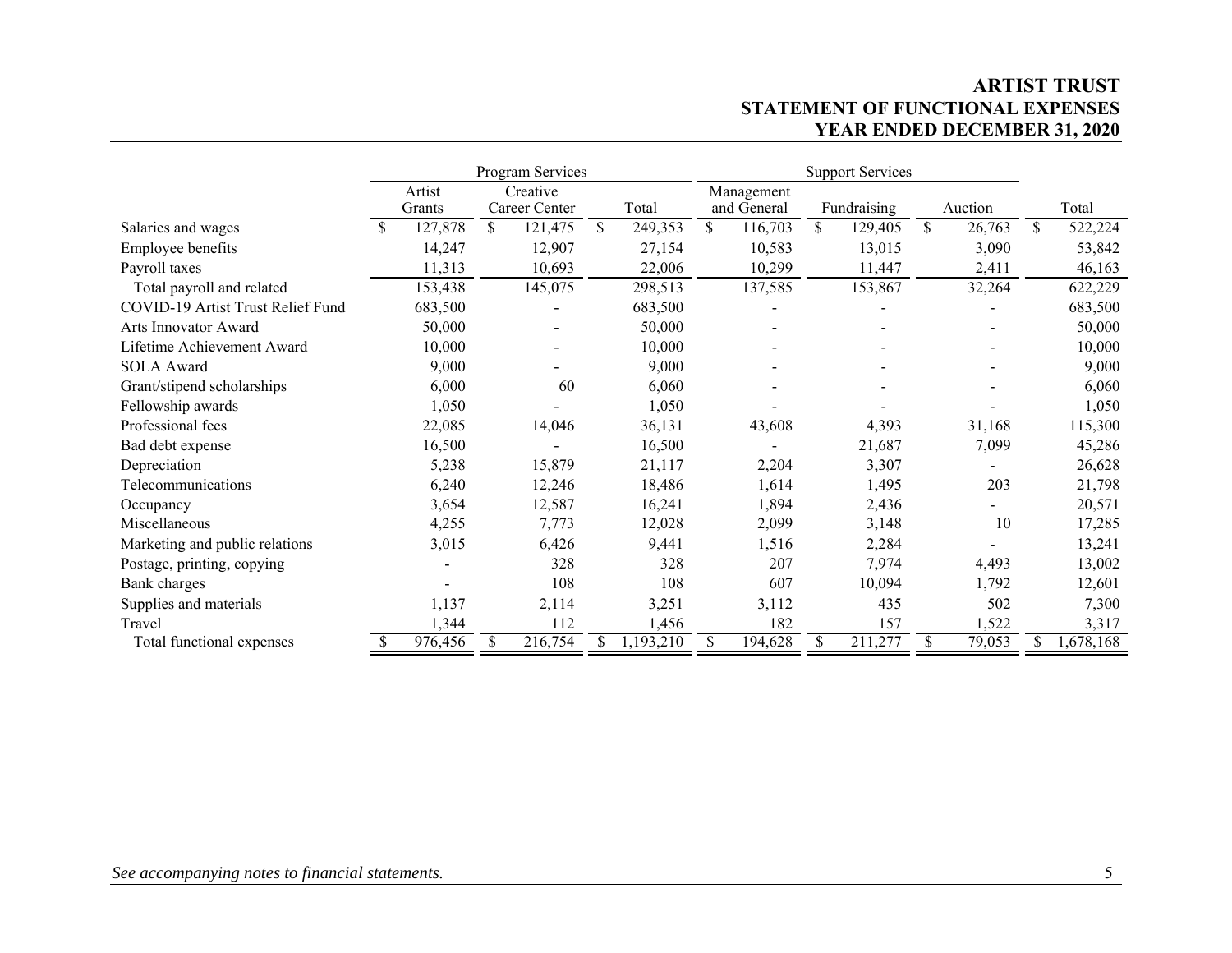# **ARTIST TRUST STATEMENT OF FUNCTIONAL EXPENSES YEAR ENDED DECEMBER 31, 2019**

|                                      |               | Program Services |              |               |              | <b>Support Services</b> |    |             |              |             |               |                 |
|--------------------------------------|---------------|------------------|--------------|---------------|--------------|-------------------------|----|-------------|--------------|-------------|---------------|-----------------|
|                                      |               | Artist           |              | Creative      |              |                         |    | Management  |              |             |               |                 |
|                                      |               | Grants           |              | Career Center |              | Total                   |    | and General |              | Fundraising | Auction       | Total           |
| Salaries and wages                   | <sup>\$</sup> | 78,543           | $\mathbb{S}$ | 178,075       | $\mathbb{S}$ | 256,618                 | \$ | 89,704      | $\mathbb{S}$ | 135,982     | \$<br>52,930  | \$<br>535,234   |
| Employee benefits                    |               | 7,457            |              | 18,179        |              | 25,636                  |    | 12,179      |              | 12,962      | 5,058         | 55,835          |
| Payroll taxes                        |               | 7,187            |              | 16,751        |              | 23,938                  |    | 8,777       |              | 12,519      | 4,999         | 50,233          |
| Total payroll and related            |               | 93,187           |              | 213,005       |              | 306,192                 |    | 110,660     |              | 161,463     | 62,987        | 641,302         |
| Arts Innovator Award                 |               | 50,000           |              |               |              | 50,000                  |    |             |              |             |               | 50,000          |
| Lifetime Achievement Award           |               | 10,000           |              |               |              | 10,000                  |    |             |              |             |               | 10,000          |
| <b>SOLA</b> Award                    |               | 9,000            |              |               |              | 9,000                   |    |             |              |             |               | 9,000           |
| Grant/stipend scholarships           |               | 16,000           |              | 905           |              | 16,905                  |    |             |              |             |               | 16,905          |
| Fellowship awards                    |               | 133,950          |              |               |              | 133,950                 |    |             |              |             |               | 133,950         |
| GAP awards                           |               | 91,500           |              |               |              | 91,500                  |    |             |              |             |               | 91,500          |
| Gar LaSalle                          |               | 10,000           |              |               |              | 10,000                  |    |             |              |             |               | 10,000          |
| Professional fees                    |               | 15,869           |              | 55,799        |              | 71,668                  |    | 19,795      |              | 4,583       | 55,272        | 151,318         |
| Bad debt expense                     |               |                  |              |               |              |                         |    |             |              | 3,875       | 9             | 3,884           |
| Depreciation                         |               | 5,238            |              | 15,879        |              | 21,117                  |    | 2,083       |              | 3,307       |               | 26,507          |
| Telecommunications                   |               | 7,117            |              | 7,183         |              | 14,300                  |    | 2,485       |              | 2,396       | 406           | 19,587          |
| Occupancy                            |               | 4,426            |              | 16,910        |              | 21,336                  |    | 3,944       |              | 2,951       | 20,812        | 49,043          |
| Miscellaneous                        |               | 6,520            |              | 8,993         |              | 15,513                  |    | 6,546       |              | 2,991       | 5,822         | 30,872          |
| Marketing and public relations       |               | 1,436            |              | 4,902         |              | 6,338                   |    | 1,501       |              | 2,405       | 67            | 10,311          |
| Postage, printing, copying           |               | 81               |              | 200           |              | 281                     |    | 404         |              | 13,205      | 13,282        | 27,172          |
| <b>Bank</b> charges                  |               | 40               |              | 1,202         |              | 1,242                   |    | 988         |              | 3,018       | 12,003        | 17,251          |
| Supplies and materials               |               | 2,082            |              | 3,490         |              | 5,572                   |    | 7,154       |              | 1,811       | 3,833         | 18,370          |
| Travel                               |               | 3,992            |              | 7,335         |              | 11,327                  |    | 7,962       |              | 530         | 2,822         | 22,641          |
| Total expenses                       |               | 460,438          |              | 335,803       |              | 796,241                 |    | 163,522     |              | 202,535     | 177,315       | 1,339,613       |
| Plus expenses included with revenues |               |                  |              |               |              |                         |    |             |              |             |               |                 |
| on the statement of activities       |               |                  |              |               |              |                         |    |             |              |             |               |                 |
| Cost of direct benefits to donors    |               |                  |              |               |              |                         |    |             |              |             | 68,634        | 68,634          |
| Total functional expenses            | \$            | 460,438          | \$           | 335,803       | \$           | 796,241                 | \$ | 163,522     | \$           | 202,535     | \$<br>245,949 | \$<br>1,408,247 |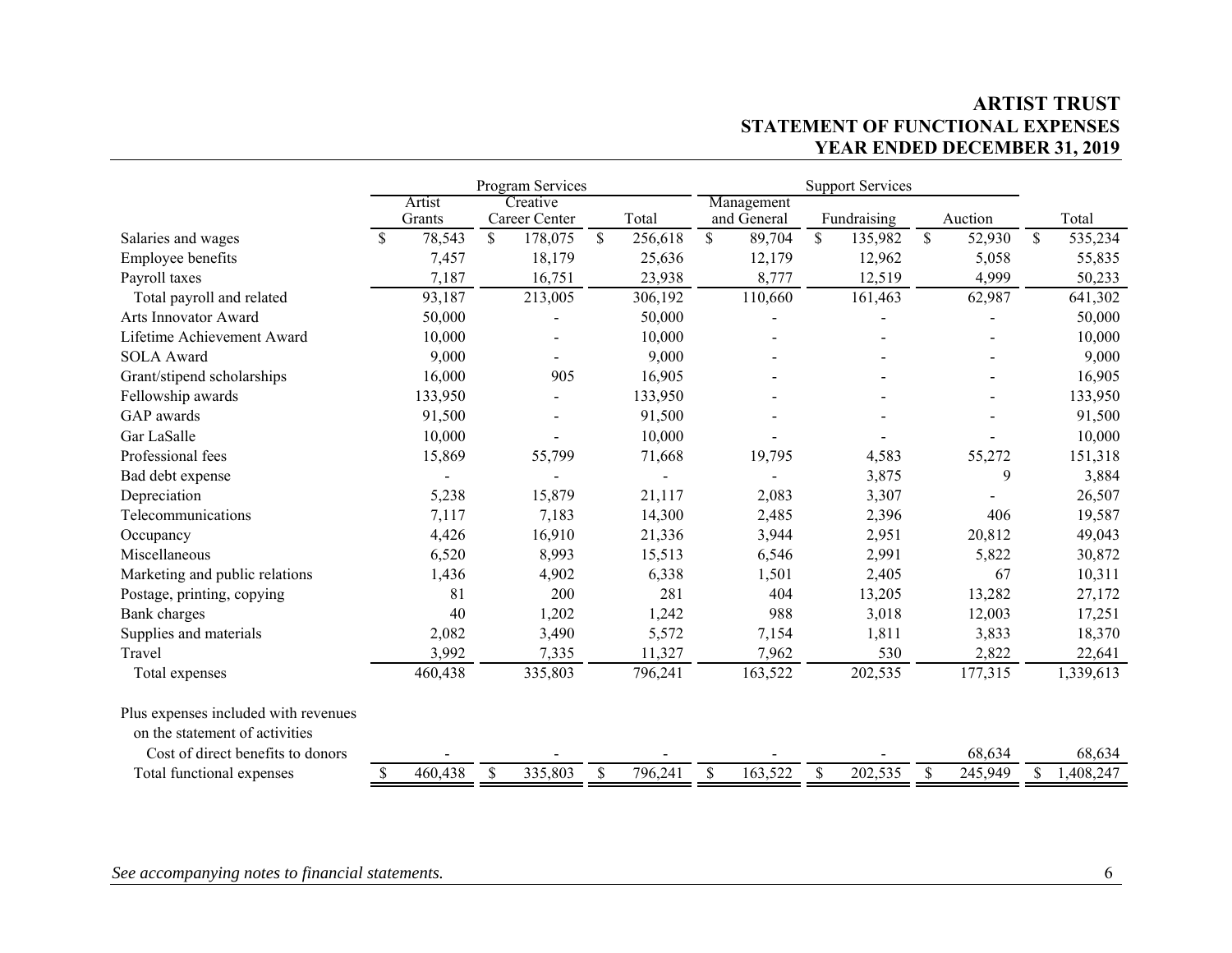# **ARTIST TRUST STATEMENTS OF CASH FLOWS YEARS ENDED DECEMBER 31, 2020 AND 2019**

|                                                             | 2020                   | 2019            |
|-------------------------------------------------------------|------------------------|-----------------|
| <b>CASH FLOWS FROM OPERATING ACTIVITIES</b>                 |                        |                 |
| Cash received from contributions, benefit events and grants | \$<br>2,246,585        | \$<br>1,400,766 |
| Cash received from program income                           | 2,127                  | 31,101          |
| Cash received from interest                                 | 398                    | 1,504           |
| Cash paid to employees                                      | (622, 260)             | (644, 767)      |
| Cash paid to grantees                                       | (759, 610)             | (321, 355)      |
| Cash paid to suppliers                                      | (253,319)              | (329, 507)      |
| Cash paid for interest                                      | (7,206)                | (7,662)         |
|                                                             | 606,715                | 130,080         |
| <b>CASH FLOWS FROM INVESTING ACTIVITIES</b>                 |                        |                 |
| Endowment investment distributions                          | 66,700                 | 65,600          |
| Proceeds from sale of securities                            | 114,933                | 109,528         |
| Purchase of securities                                      | (114,930)              | (196, 147)      |
|                                                             | 66,703                 | (21, 019)       |
| <b>CASH FLOWS FROM FINANCING ACTIVITIES</b>                 |                        |                 |
| Principal payments on mortgage note payable                 | (11, 439)              | (10, 526)       |
|                                                             | (11, 439)              | (10,985)        |
| NET CHANGE IN CASH AND CASH EQUIVALENTS                     | 661,979                | 98,076          |
| <b>CASH AND CASH EQUIVALENTS</b>                            |                        |                 |
| Beginning of the year                                       | 620,370                | 522,294         |
| End of the year, including restricted                       | $\overline{1,}282,349$ | 620,370         |
| Less restricted cash and cash equivalents held for          |                        |                 |
| long-term purposes                                          | (338, 226)             | (365, 481)      |
| End of the year                                             | \$<br>944,123          | \$<br>254,889   |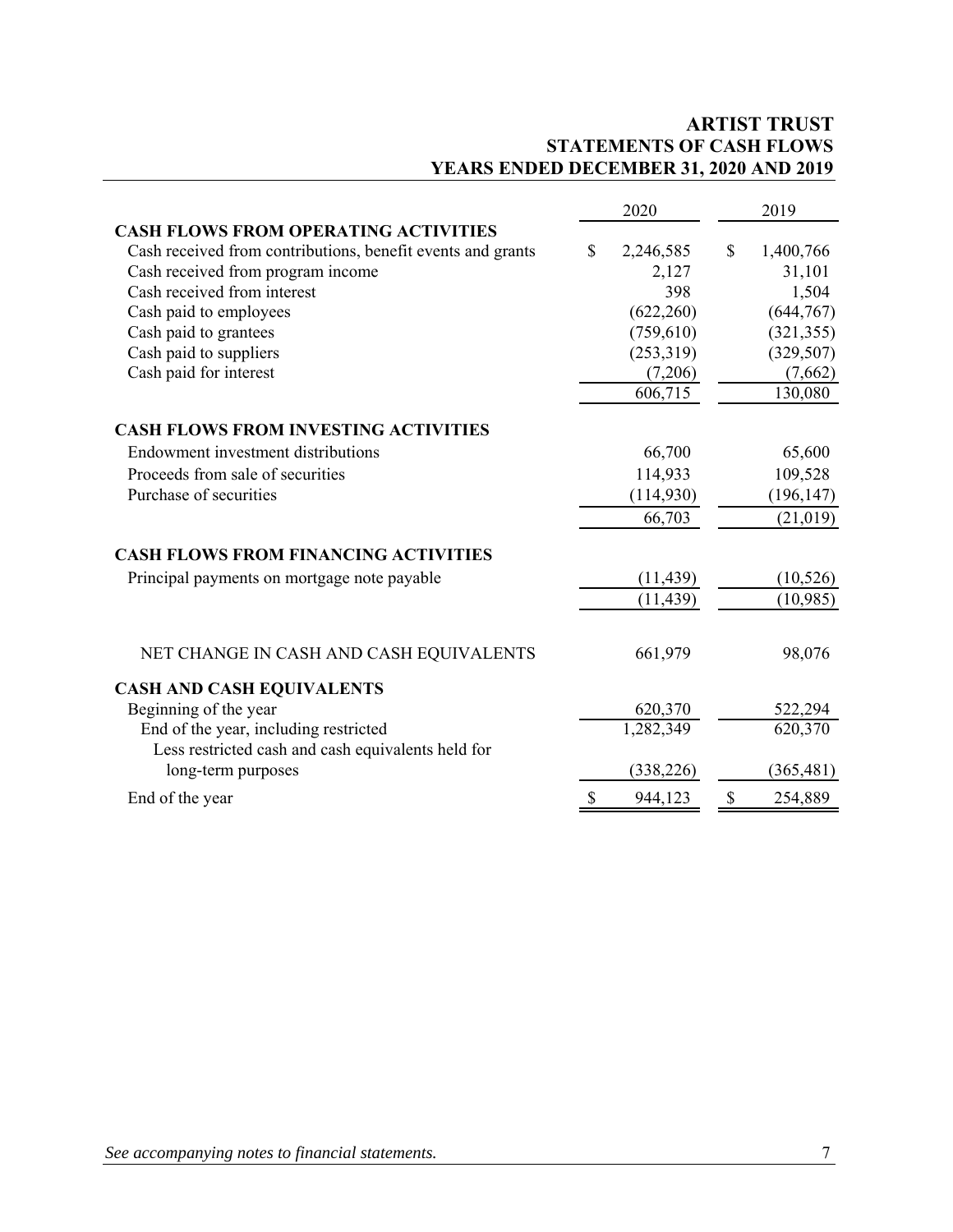# **Note 1 – Nature of Activities and Summary of Significant Accounting Policies**

**Nature of Activities** – Artist Trust is a statewide, nonprofit corporation established in October 1986 to provide support for Washington State artists in all disciplines. Artist Trust raises funds from multiple sources in order to support the individual artist through such programs and services as information services, grant programs, and public education about the work of artists. Artist Trust has invested over \$10 million in grants, resources, and career training to thousands of Washington's most promising and respected musicians, visual artists, writers, dancers, craft artists, filmmakers, crossdisciplinary artists, and more.

**Basis of Accounting and Presentation** – The financial statements of Artist Trust have been prepared on the accrual basis of accounting and report information regarding its financial position and activities according to two classes of net assets: net assets without donor restrictions and net assets with donor restrictions.

*Net Assets Without Donor Restrictions* – Net assets available for use in general operations and not subject to donor- (or certain grantor-) restrictions. The Board has designated certain otherwise net assets without donor restrictions as a Board designated endowment and a Board designated operating reserve fund. These funds are approved by the Board to be held for specific purposes and require Board approval to designate for any other purpose.

*Net Assets With Donor Restrictions* – Net assets subject to donor- (or certain grantor-) imposed restrictions. Some donor-imposed restrictions are temporary in nature, such as those that will be met by the passage of time or other events specified by the donor. Other donor-imposed restrictions are perpetual in nature, where the donor stipulates that resources be maintained in perpetuity. Donorimposed restrictions are released when a restriction expires, that is, when the stipulated time has elapsed, when the stipulated purpose for which the resource was restricted has been fulfilled, or both.

**Cash and Cash Equivalents** – For purposes of the statements of cash flows, Artist Trust considers all unrestricted highly liquid investments with an initial maturity of three months or less to be cash and cash equivalents. Cash and cash equivalents consist of checking and money market accounts. Deposits with a single financial institution occasionally exceed federally insured limits, which subject Artist Trust to a concentration of deposit risk. Artist Trust has not experienced losses due to this concentration.

**Pledges and Grants Receivable** – Pledges and grants receivable consist primarily of pledges due from donors and grantors. All balances are unsecured. Unconditional promises to give are recognized as revenue or gains in the period received. Balances that are expected to be collected in more than one year are recorded at the present value of estimated cash flows. An allowance for uncollectible balances has been established by management based upon Artist Trust's historical experience in the collection of balances due.

**Inventory** – Inventory primarily consists of donated artwork for Artist Trust's benefit event that was cancelled in 2020 due to the COVID-19 pandemic and is recognized at estimated fair value. Artist Trust held a virtual auction in 2021 using the donated artwork on hand at December 31, 2020.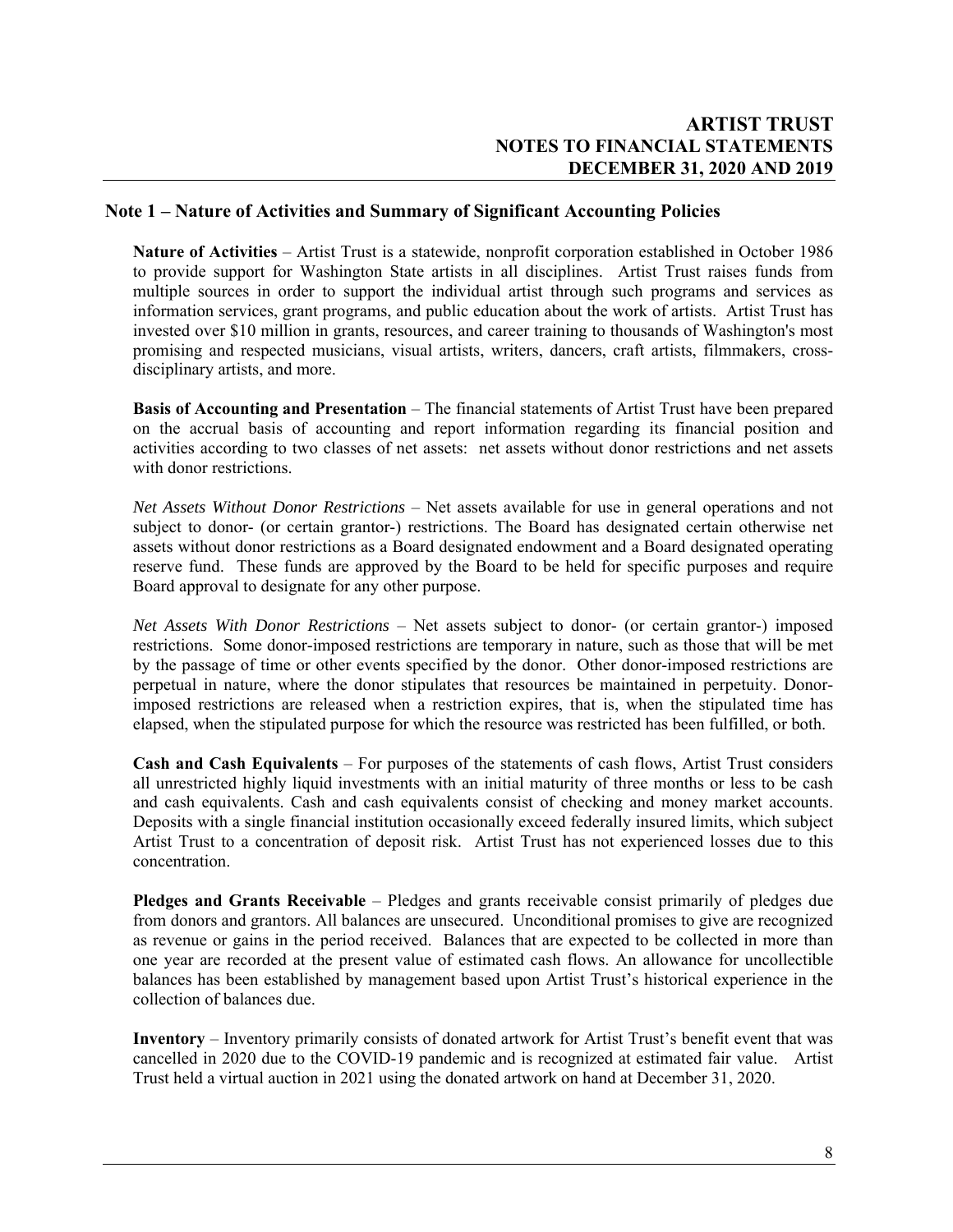#### **Note 1 – Nature of Activities and Summary of Significant Accounting Policies (Continued)**

**Investments Held by Vanguard** – Investments held by Vanguard represent endowment funds that Artist Trust has invested with Vanguard Institutional Advisory Services. These funds are stated at their fair value in the statements of financial position. Investment return is included in the accompanying statements of activities.

**Assets Held in Trust** – Assets held in trust represent endowment assets held by a third party with the stipulation that certain amounts as determined by the Trustee are provided to Artist Trust annually. Assets held in trust are stated at the fair value of the underlying trust assets. Distributions from the fund are available for general operating purposes.

Artist Trust's beneficial interest is reported in the accompanying statements of financial position as a net asset with donor restrictions of a perpetual nature carried at fair value reported by the Trustee at year end. Fair value is measured as the underlying value of the assets held in perpetuity for the Artist Trust's benefit (Level 3 inputs as described in Note 3). Artist Trust's interest in gains or losses in the trust's value is recognized in the statements of activities and is included in the change in net assets with donor restrictions of a perpetual nature. Artist Trust records receipts of distributions from the trust as investment return without donor restrictions.

**Property and Equipment** – Property and equipment is carried at cost. Depreciation is computed using the straight-line method over a period of 3 to 5 years for furniture and equipment and 30 years for the condominium. Property and equipment also includes artwork for display, which was recorded at the estimated fair value at the time of donation. Artist Trust follows a policy whereby it capitalizes purchases of property and equipment of \$500 or greater that provide future benefits over a period longer than one year.

**Revenue Recognition** – Revenue is recognized when earned. Contributions (including those received at special events) are recognized when cash, securities or other assets, or an unconditional promise to give is received. Conditional promises to give are not recognized until the conditions on which they depend have been substantially met.

Program revenue from training and usage fees is recognized when control of these services is transferred to its customers, in an amount that reflects the consideration Artist Trust expects to be entitled to in exchange for the services provided. Amounts received in advance are deferred to the applicable period in which the related services are performed.

All program income is based on performance obligations satisfied at a point in time and primarily consists of ticket sales from workshops, classes, or partnership events. For related performance obligations, control transfers to the customer at a point in time. Payment is typically due in full when the customer completes registration, the contract does not have a significant financing component, and the consideration amount is not variable. Artist Trust records revenue when the event occurs.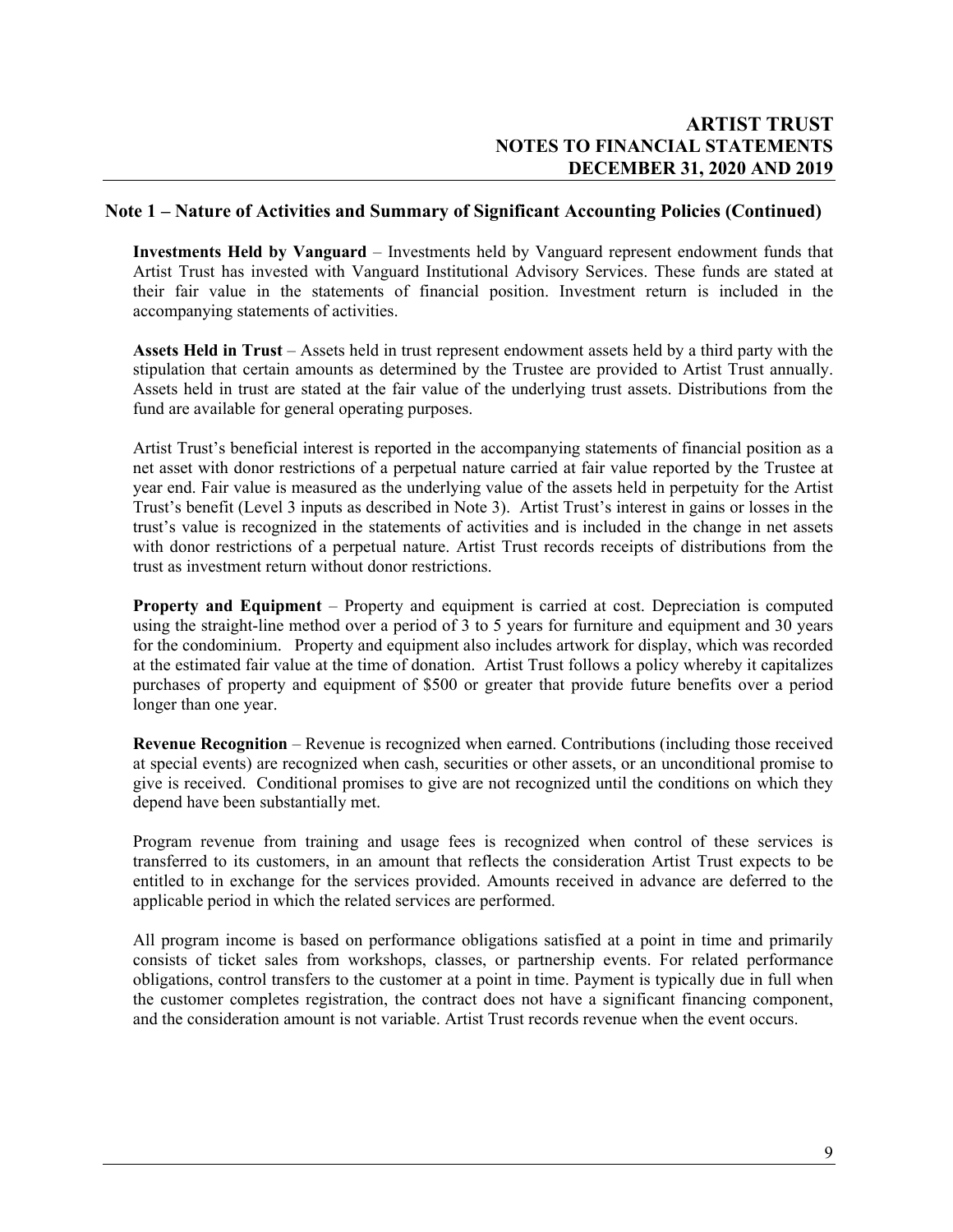### **Note 1 – Nature of Activities and Summary of Significant Accounting Policies (Continued)**

**In-kind Contributions** – Donations of facilities, goods and services are recognized as revenue at the estimated fair value at the date of donation if they meet the criteria for recognition. Artist Trust recognizes donated services if the services received (a) create or enhance nonfinancial assets or (b) require specialized skills, are provided by individuals possessing those skills, and would typically need to be purchased if not donated.

**Functional Allocation of Expenses** – The costs of providing various programs and other activities have been summarized on a functional basis in the statements of functional expenses. Accordingly, certain costs have been allocated among the programs and supporting services benefited. The allocation of expenses was done using one of the following four methods: (a) payroll expenses are allocated according to the timesheet provided each payroll period by all employees with the exception of the Acting Director who uses a percentage allocation; (b) split based on pre-determined percentages based on estimates of time and effort; (c) split based on pre-determined percentages based on square footage; or (d) when known, allocations are made to specific programs or functions, at the time the expense is incurred.

**Estimates** – Management uses estimates and assumptions in preparing financial statements. Those estimates and assumptions affect the reported amounts of assets and liabilities, the disclosure of contingent assets and liabilities, and the reported revenues and expenses. Actual results could differ from those estimates.

**Income Tax Status** – Artist Trust is exempt from federal income tax under Section 501(c)(3) of the Internal Revenue Code. Artist Trust qualifies for the charitable contribution deduction under Section  $170(b)(1)(A)(vi)$  and has been classified as an organization other than a private foundation under Section 509(a)(1).

**Subsequent Events** – Subsequent events were evaluated through May 24, 2021, which is the date the financial statements were available to be issued.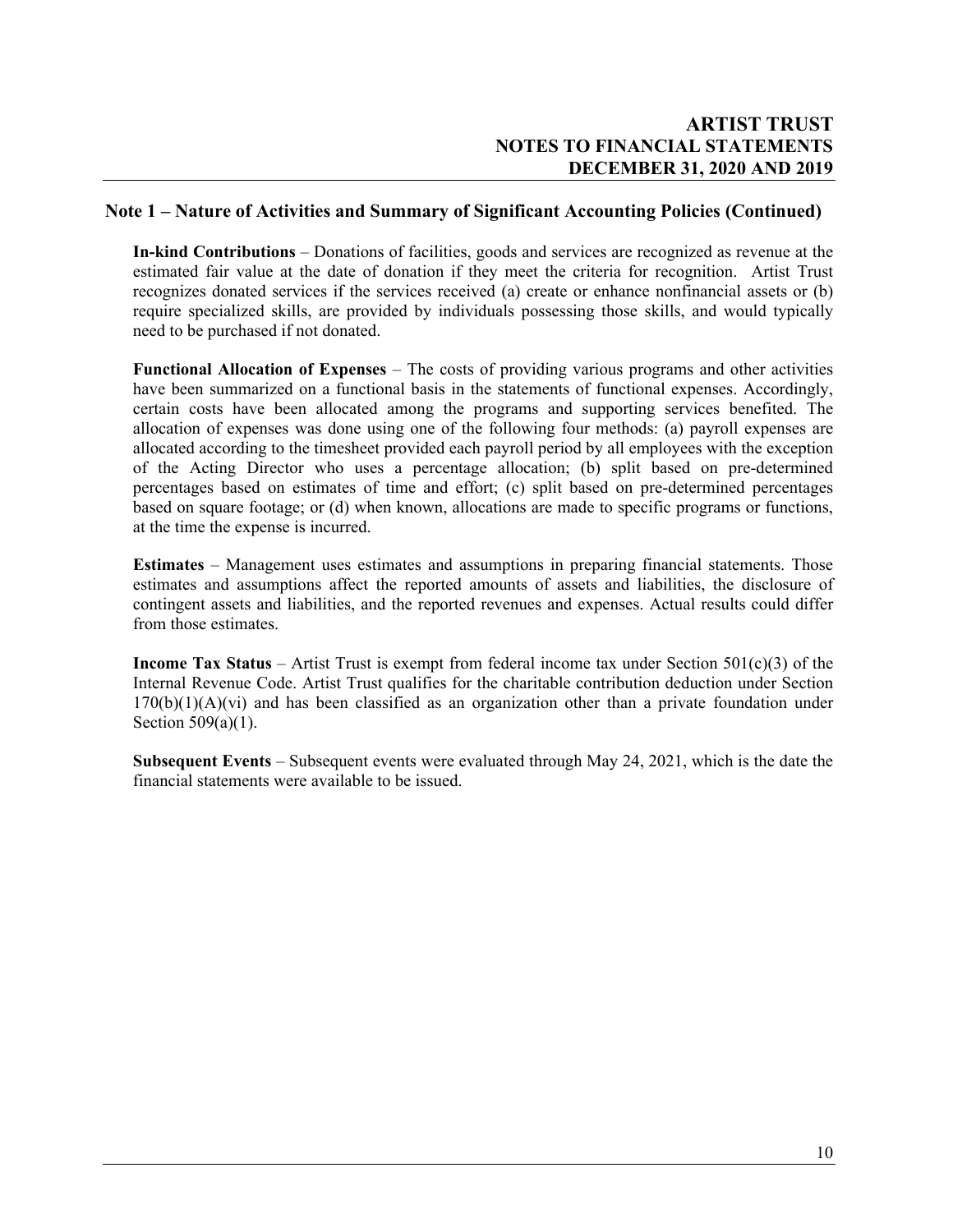# **Note 2 – Liquidity and Availability**

Financial assets available for general expenditure within one year of the statement of financial position date are as follows at December 31:

|                                                                  |               | 2020        |   | 2019        |
|------------------------------------------------------------------|---------------|-------------|---|-------------|
| <b>Financial Assets</b>                                          |               |             |   |             |
| Cash and cash equivalents                                        | \$            | 1,282,349   | S | 620,370     |
| Pledges and grants receivable                                    |               | 921,568     |   | 1,331,417   |
| Investments and assets held in trust                             |               | 2,796,094   |   | 2,524,743   |
| Total financial assets                                           |               | 5,000,011   |   | 4,476,530   |
| Less those unavailable for general expenditures within one year: |               |             |   |             |
| Receivable balances to be collected in future years              |               | (622,062)   |   | (887,218)   |
| Restricted by donors with purpose restrictions                   |               | (969, 877)  |   | (768, 922)  |
| Restricted by donors with perpetual restrictions                 |               | (1,631,720) |   | (1,631,720) |
| Board designated endowment                                       |               | (388, 193)  |   | (388, 946)  |
| Board reserve fund (unavailable without Board approval)          |               | (93, 354)   |   | (93, 354)   |
|                                                                  |               | (3,705,206) |   | (3,770,160) |
| Add endowment funds expected to be appropriated                  |               |             |   |             |
| for general use:                                                 |               |             |   |             |
| Cash from fund expected to be available for use                  |               | 86,500      |   | 73,500      |
| Financial assets available within one year                       | <sup>\$</sup> | 1,381,305   |   | 779,870     |

Artist Trust's financial assets have seasonal variations during the year attributed to the timing of receipt of contributions from fundraising appeals and events. Artist Trust has an operating reserve of undesignated cash on hand for mission delivery. The fiscal goal of the undesignated operating reserve is to establish and maintain three months of cash for core operating costs. In the face of unforeseen budget shortfalls, the Strategic Vision Committee has identified core programs to mission delivery in order to make quick decisions about how to cut expenses should the need arise.

In addition, Artist Trust has a board-restricted operating reserve, to provide readily available and separately identified funds to assist in managing cash flow needs in the operating budget or to provide funding in the event of a breach of the routine income to Artist Trust. The fiscal goal of the boardrestricted operating reserve is to establish and maintain an amount in reserve approximately equal to twenty-five percent of the general operations portion of the annual budget, excluding depreciation, inkind expenses, grants, auction cost of goods sold, and half of professional fees.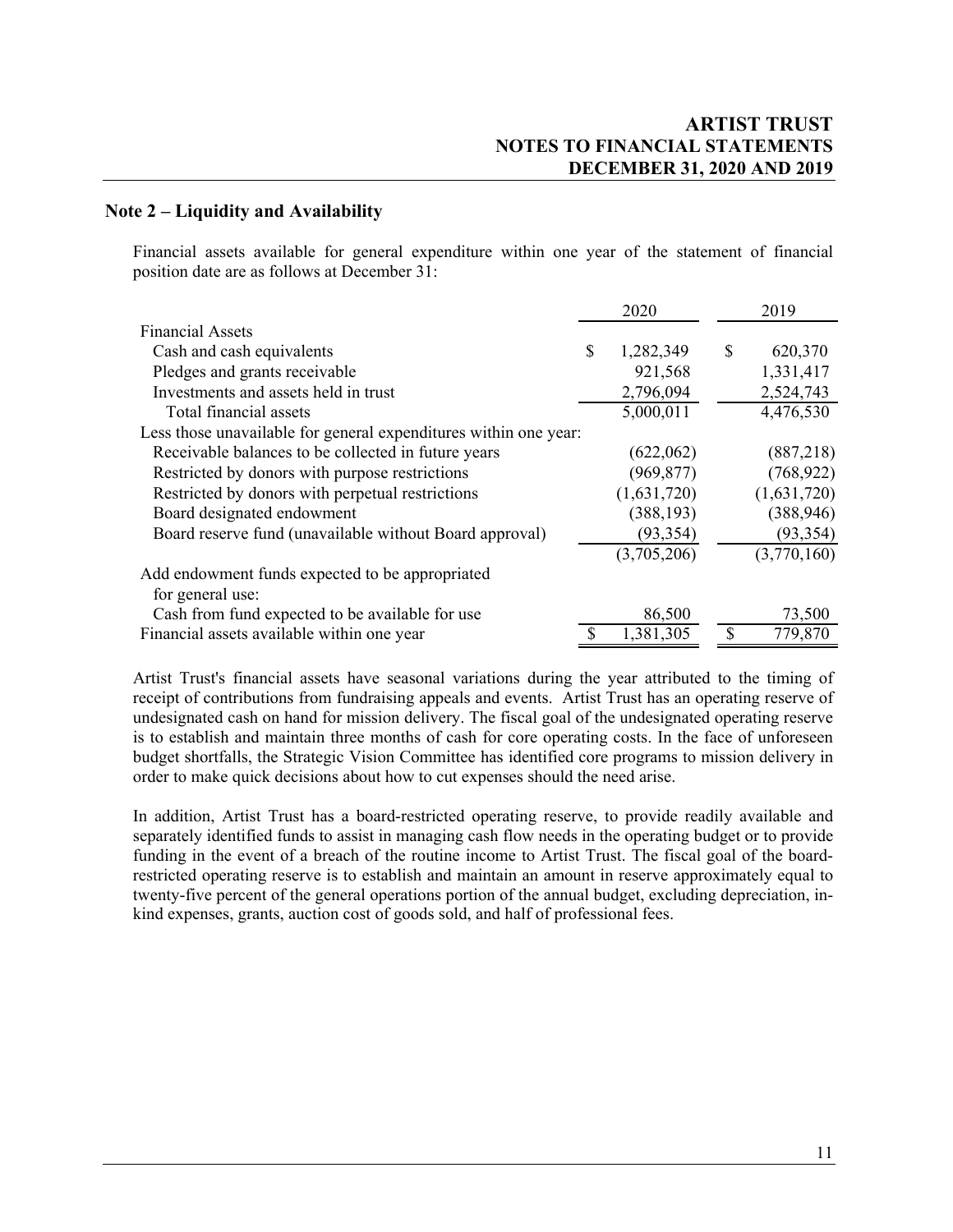#### **Note 3 – Fair Value Measurements and Investments**

Fair value is defined as the price received to sell an asset or paid to transfer a liability in an orderly transaction between market participants. Accounting standards establish a hierarchy for measuring fair value that gives the highest priority to unadjusted quoted prices in active markets (Level 1) and the lowest priority to unobservable inputs (Level 3). The three levels of the fair value hierarchy are as follows:

- Level 1 Unadjusted quoted prices for identical assets or liabilities in active markets.
- Level 2 Quoted prices for similar assets or liabilities in active markets, quoted prices for identical assets or liabilities in inactive markets, or other inputs that can be corroborated by observable market data.
- Level 3 Inputs that are not observable that reflect management's assumptions and estimates.

 The following table summarizes the valuation of Artist Trust's financial investments and interests under the fair value hierarchy at December 31, 2020:

|                              | Level 1                  | Level 2                  | Level 3     | Total       |
|------------------------------|--------------------------|--------------------------|-------------|-------------|
| Investments held by Vanguard | $\overline{\phantom{0}}$ | $\overline{\phantom{a}}$ | \$2,596,831 | \$2,596,831 |
| Assets held in trust         | $\overline{\phantom{0}}$ | $\overline{\phantom{0}}$ | 199,263     | 199,263     |
|                              | -                        | $\overline{\phantom{0}}$ | \$2,796,094 | \$2,796,094 |
|                              |                          |                          |             |             |

The following table summarizes the valuation of Artist Trust's financial investments and interests under the fair value hierarchy at December 31, 2019:

|                              | Level 1 | Level 2                  | Level 3     | $\tau$ otal |
|------------------------------|---------|--------------------------|-------------|-------------|
| Investments held by Vanguard | -       | $\overline{\phantom{a}}$ | \$2,339,951 | \$2,339,951 |
| Assets held in trust         | -       | $\overline{\phantom{0}}$ | 184.792     | 184.792     |
|                              | -       | $\overline{\phantom{0}}$ | \$2,524,743 | \$2,524,743 |

The changes in financial investments and interests measured at fair value using level 3 inputs are reflected below for the years ended December 31:

|                                     | 2020      | 2019      |
|-------------------------------------|-----------|-----------|
| Balance, beginning of year          | 2,524,743 | 2,089,550 |
| Transfers                           |           | 86,619    |
| Interest and dividends, net of fees | 36,102    | 52,134    |
| Realized and unrealized gains       | 301,949   | 362,040   |
| <b>Distributions</b>                | (66,700)  | (65,600)  |
| Balance, end of year                | 2,796,094 | 2,524,743 |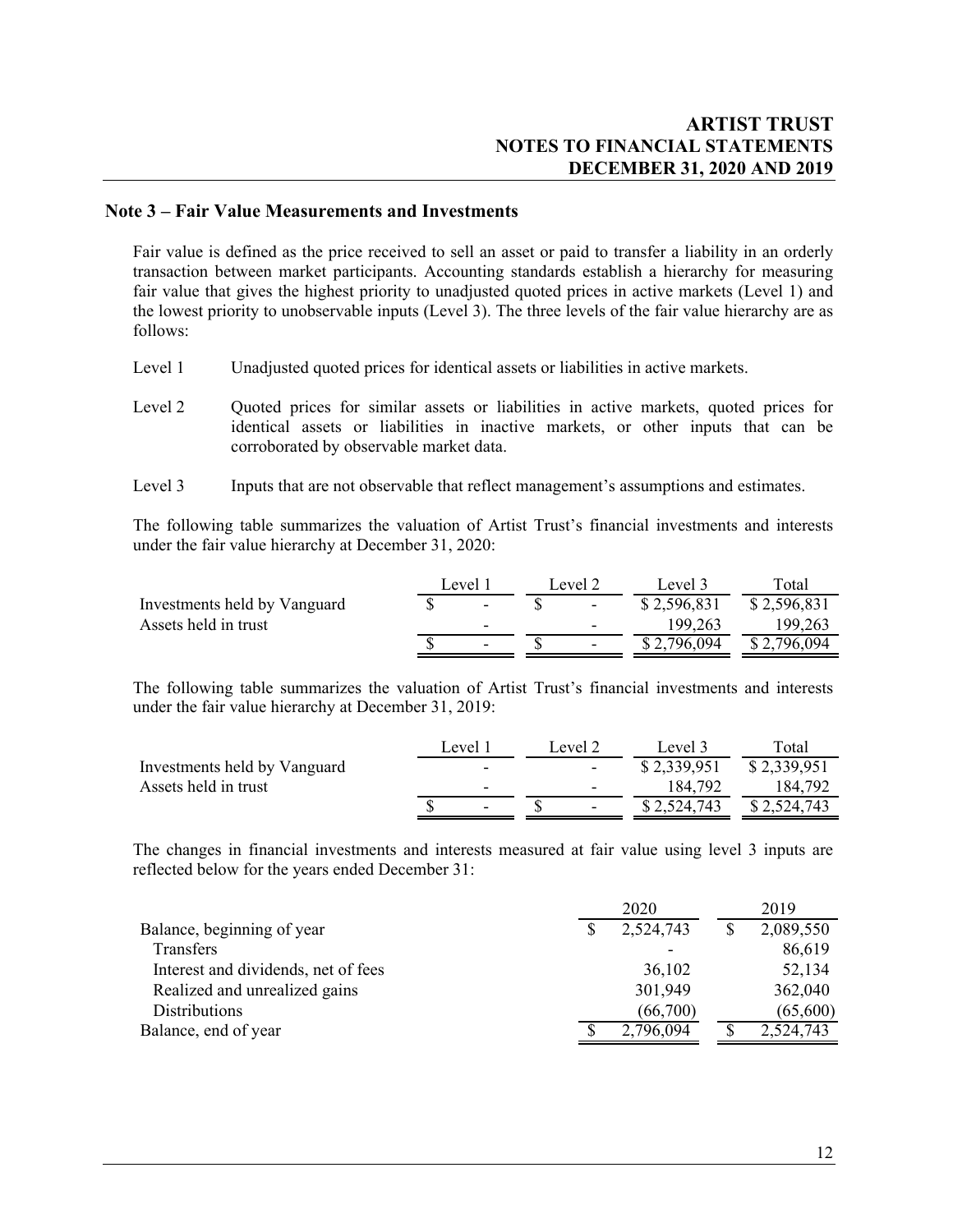### **Note 4 – Pledges and Grants Receivable**

Pledges and grants receivable consist of the following at December 31:

|                                          | 2020          | 2019      |
|------------------------------------------|---------------|-----------|
| Receivable in less than one year         | \$<br>299,506 | 464,199   |
| Receivable in one to five years          | 422,550       | 593,096   |
| Receivable in greater than five years    | 295,000       | 354,000   |
|                                          | 1,017,056     | 1,411,295 |
| Less discount to net present value       | (75, 488)     | (59, 878) |
| Less allowance for uncollectible pledges | (20,000)      | (20,000)  |
|                                          | 921,568       | 1,331,417 |

Artist Trust uses a rate of 2% to calculate the present value of receivables that are due in more than one year.

# **Note 5 – Conditional Grants**

During the year ended December 31, 2020, Artist Trust received notice of two multi-year government grant awards totaling \$30,000, of which no amount was recognized before December 31, 2020. The awards will be received in subsequent years, contingent on Artist Trust's completion of terms and conditions set forth in the grant agreements. As these awards represent conditional promises to give, the awards will not be recognized as revenue until the grantor conditions are met.

# **Note 6 – Property and Equipment**

Property and equipment consist of the following at December 31:

|                                   | 2020 |            |  | 2019       |
|-----------------------------------|------|------------|--|------------|
| Condominium                       | S    | 687,553    |  | 687,553    |
| Furniture, equipment and software |      | 18,500     |  | 18,500     |
| Artwork                           |      | 9,300      |  | 9,300      |
|                                   |      | 715,353    |  | 715,353    |
| Less accumulated depreciation     |      | (444, 782) |  | (418, 154) |
|                                   |      | 270,571    |  | 297,199    |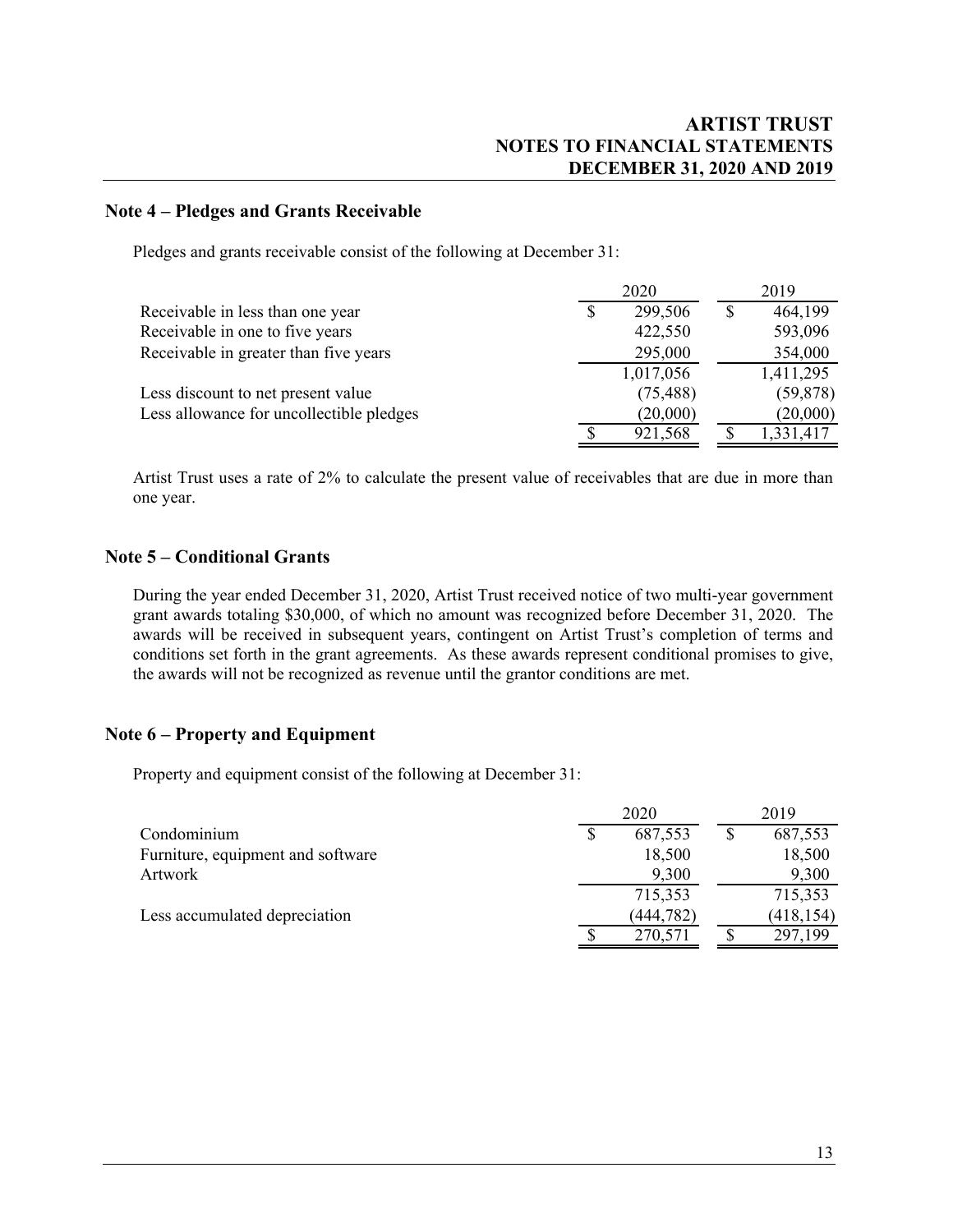# **ARTIST TRUST NOTES TO FINANCIAL STATEMENTS DECEMBER 31, 2020 AND 2019**

### **Note 7 – Loan Payable**

Artist Trust has a loan payable to a bank with an original balance of \$350,000. The loan is secured by a deed of trust on Artist Trust's condominium office, payable in monthly installments of \$1,554. Interest may be adjusted on this loan every five years based on the changes in an independent index such that the loan bears interest at 2.5% over the index. The interest rate was 4.20% for the years ended December 31, 2020 and 2019. Interest expense totaled \$7,206 and \$7,662 for the years ended December 31, 2020 and 2019, respectively, and is included in occupancy expense. The loan matures in December 2031.

The following is a schedule of future minimum principal payments under the loan for the years ending December 31:

| 2021       | \$<br>12,925 |
|------------|--------------|
| 2022       | 12,582       |
| 2023       | 13,121       |
| 2024       | 13,682       |
| 2025       | 14,268       |
| Thereafter | 96,709       |
|            | 163,287      |

#### **Note 8 – Net Assets without Donor Restrictions – Board Designated**

Net assets without donor restrictions – Board designated consist of the following at December 31:

|                                   |  | 2019    |         |  |
|-----------------------------------|--|---------|---------|--|
| <b>Board Designated Endowment</b> |  | 388,193 | 388,946 |  |
| <b>Operating Reserve</b>          |  | 93.354  | 93.354  |  |
|                                   |  | 481.547 | 482,300 |  |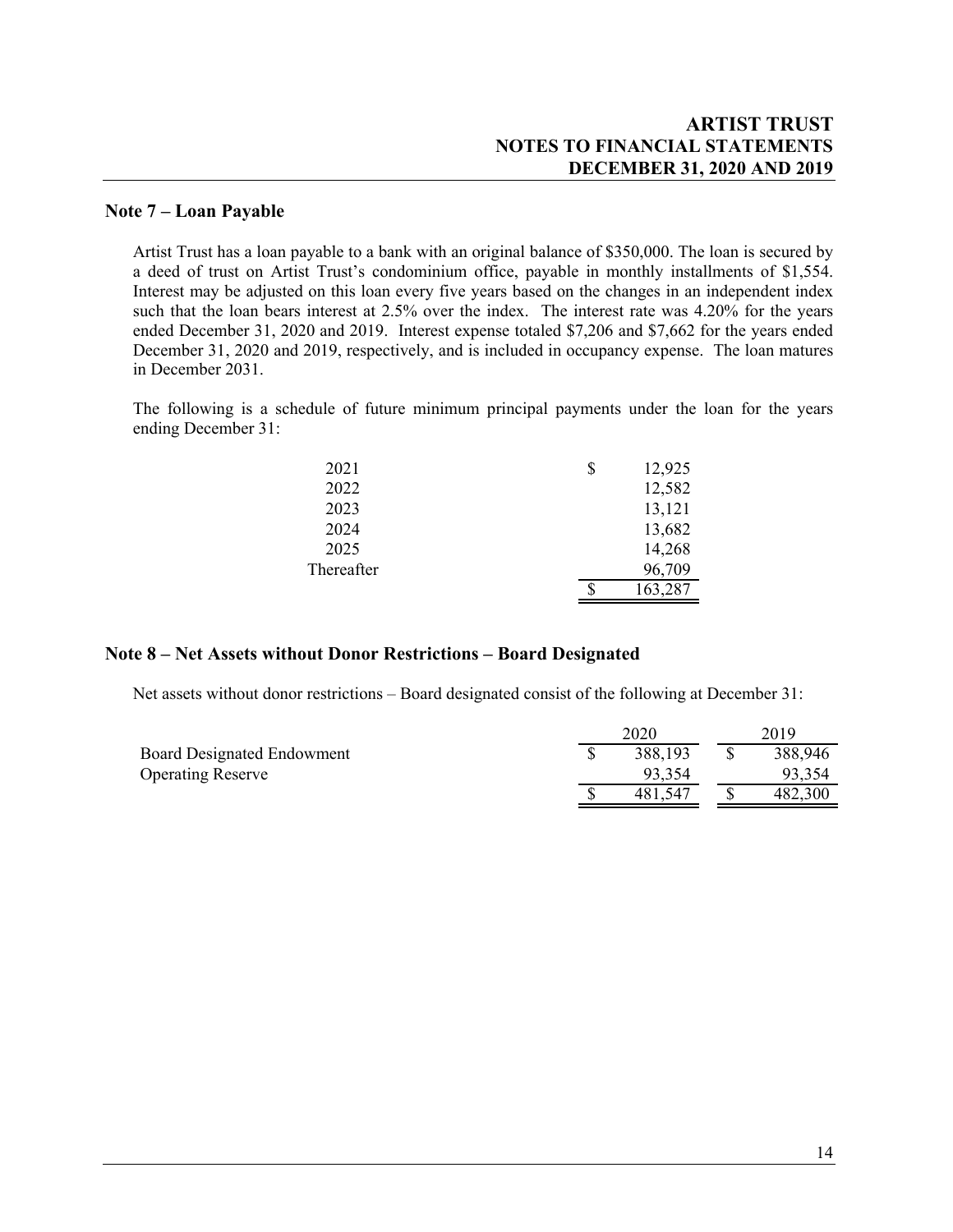# **Note 9 – Net Assets with Donor Restrictions**

Net assets with donor restrictions consist of the following at December 31:

|                                                        |    | 2020      | 2019 |           |
|--------------------------------------------------------|----|-----------|------|-----------|
| Restricted for a specified purpose or passage of time: |    |           |      |           |
| Endowment - unappropriated investment return           | \$ | 969,877   | \$   | 720,922   |
| Arts Innovator Award                                   |    | 550,000   |      | 600,000   |
| <b>Benefit Event</b>                                   |    | 205,040   |      |           |
| Time Restricted (Campaign for a Creative Future)       |    | 193,600   |      | 339,146   |
| Time Restricted (Other)                                |    | 160,950   |      | 241,148   |
| CERF+ Artist Readiness Project                         |    | 61,889    |      |           |
| Kreielsheimber Artist Trust Fund - unappropriated      |    |           |      |           |
| investment return                                      |    | 49,263    |      | 34,792    |
| Ambassador Project                                     |    | 35,000    |      | 65,000    |
| SOLA Award                                             |    | 30,661    |      | 28,042    |
| Vadon Native Fellowship Award                          |    | 12,523    |      | 25,000    |
| Lit GAP                                                |    | 10,000    |      |           |
| GAP - Latino Scholarship Fund                          |    | 3,300     |      | 3,300     |
| <b>WAHIP Artist Clinics</b>                            |    | 2,575     |      | 2,575     |
| Filipino Scholarship Fund                              |    | 510       |      | 510       |
| POC Scholarship Fund                                   |    | 350       |      | 350       |
| <b>EDGE</b> for Film                                   |    | 69        |      | 69        |
| Latino Scholarship Fund                                |    | 39        |      | 39        |
| <b>Technology Improvements</b>                         |    |           |      | 48,000    |
| Latham Statewide Outreach                              |    |           |      | 20,000    |
| Storyteller                                            |    |           |      | 16,500    |
| Bali Purnati Residency                                 |    |           |      | 641       |
| <b>Emergency Relief Grant</b>                          |    |           |      | 393       |
|                                                        |    | 2,285,646 |      | 2,146,427 |

*(Continued on next page)*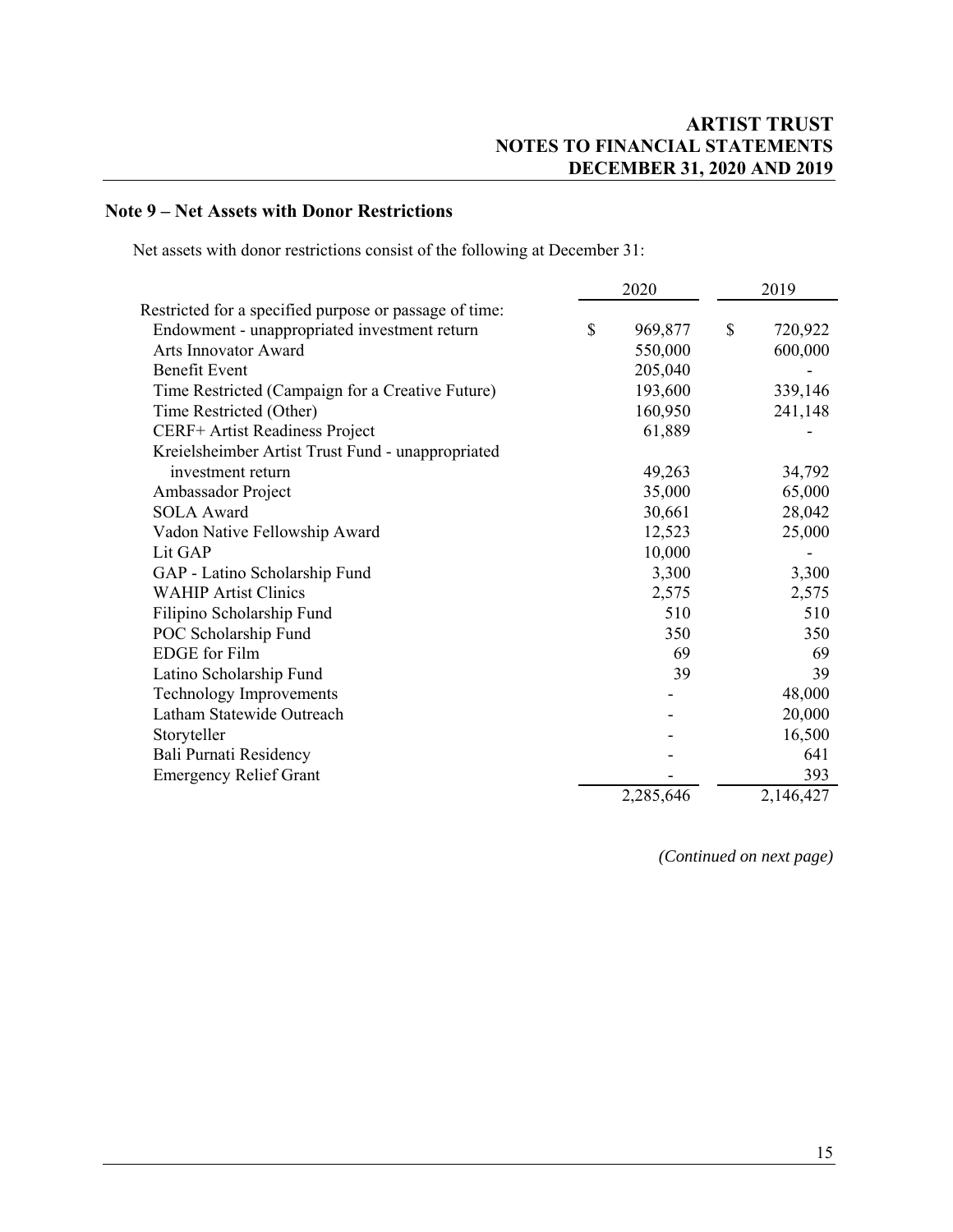# **Note 9 – Net Assets with Donor Restrictions (Continued)**

|                                          | 2020      | 2019      |
|------------------------------------------|-----------|-----------|
| Perpetual in nature:                     |           |           |
| General Endowment                        | 702,364   | 702,364   |
| Lifetime Achievement Endowment           | 357,856   | 357,856   |
| <b>Shirley Endowment</b>                 | 150,000   | 150,000   |
| Kreielsheimber Artist Trust Fund         | 150,000   | 150,000   |
| Panaca Endowment                         | 100,000   | 100,000   |
| Gurvich Endowment                        | 100,000   | 100,000   |
| Shari Behnke Endowment                   | 40,000    | 40,000    |
| Campaign for a Creative Future           | 21,500    | 21,500    |
| Mills Endowment                          | 10,000    | 10,000    |
|                                          | 1,631,720 | 1,631,720 |
| Total net assets with donor restrictions | 3,917,366 | 3,778,147 |

# **Note 10 – In-kind Donations**

In-kind donations consist of the following for the years ended December 31:

|                        | 2020                     |  | 2019   |  |  |
|------------------------|--------------------------|--|--------|--|--|
| Auction items          | 183,065                  |  |        |  |  |
| Professional fees      | 4,108                    |  | 16,449 |  |  |
| Printing               | 803                      |  | 1,492  |  |  |
| Supplies and equipment | $\overline{\phantom{0}}$ |  | 3,701  |  |  |
|                        | 187,976                  |  | 21,642 |  |  |

In-kind donations were used for the following purposes for the years ended December 31:

|                        | 2020 |         | 2019 |        |  |
|------------------------|------|---------|------|--------|--|
| Fundraising            | J    | 184,640 |      | 20,342 |  |
| Management and general |      | 410     |      | 800    |  |
| Program                |      | 2,926   |      | 500    |  |
|                        | ⋔    | 187,976 |      | 21,642 |  |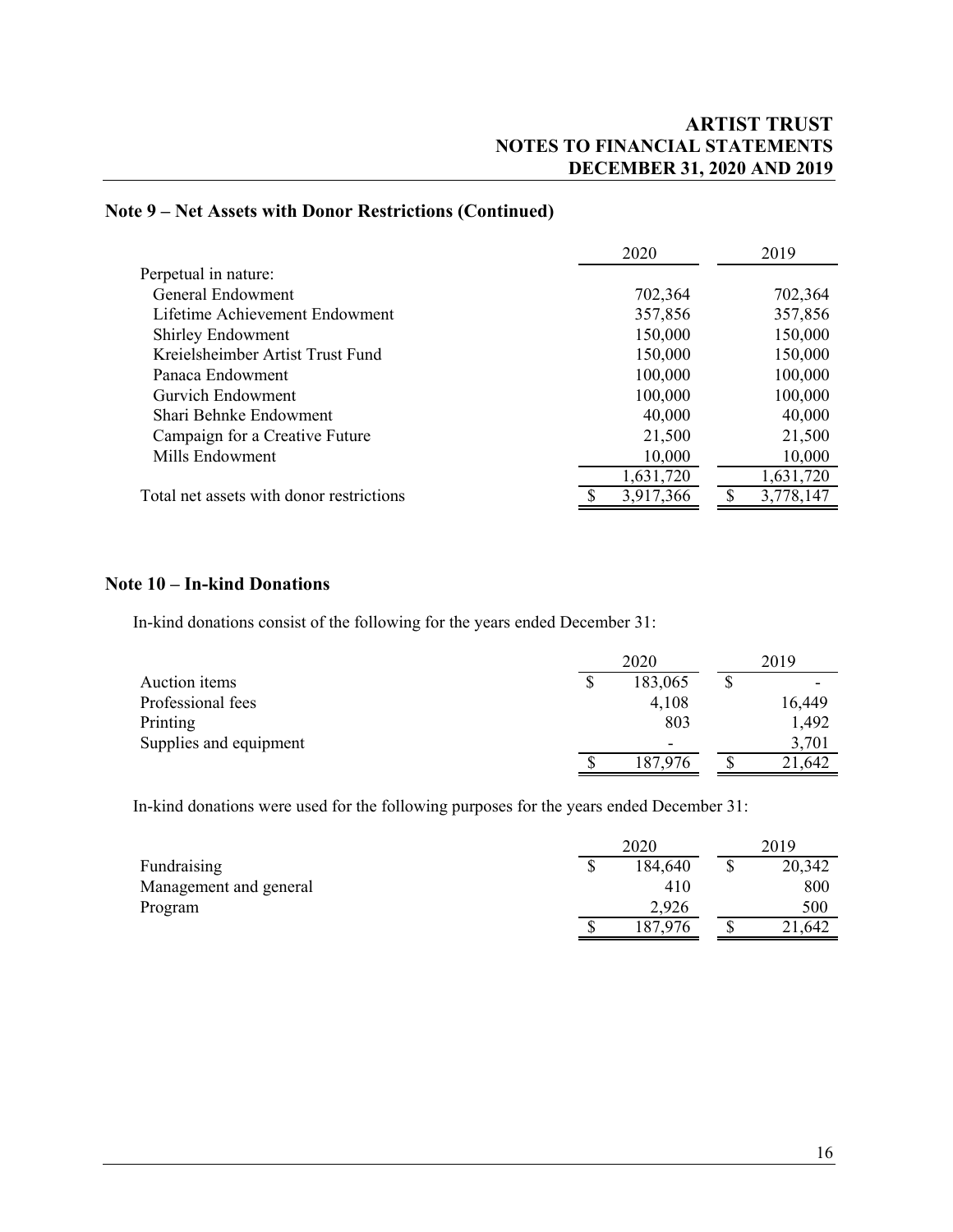### **Note 11 – Endowments**

**Nature of Endowments and Applicable Laws** – The Endowments consist of donor restricted and Board designated endowments in which the investment return is to be used to support the programs and operations of Artist Trust. The Endowments are included primarily as investments and assets held in trust. These investment funds are held at Vanguard.

The Board of Directors of Artist Trust has interpreted the Uniform Prudent Management of Institutional Funds Act (UPMIFA) as requiring the preservation of the fair value of the original gift as of the gift date of the donor-restricted endowment fund absent explicit donor stipulations to the contrary. As a result of this interpretation, Artist Trust retains in perpetuity (a) the original value of initial and subsequent gifts donated to the endowment, and (b) any accumulations to the endowment made in accordance with the direction of the applicable donor gift instrument at the time the accumulation is added.

Donor-restricted amounts that are not retained in perpetuity are subject to appropriation for expenditure by Artist Trust in a manner consistent with the standard of prudence prescribed by UPMIFA. In accordance with UPMIFA, Artist Trust considers the following factors in making a determination to appropriate or accumulate donor-restricted endowment funds: (1) the duration and preservation of the various funds, (2) the purposes of the donor-restricted endowment funds, (3) general economic conditions, (4) the possible effect of inflation and deflation, (5) the expected total return from income and the appreciation of investments, (6) other resources of Artist Trust, and (7) Artist Trust's investment policies.

**Investment Return Objectives, Risk Parameters and Strategies** – The funds are designated under various names and are collectively referred to as the Artist Trust Endowment Fund (the Fund). Artist Trust has engaged Vanguard to manage the Fund in accordance with the terms of the Discretionary Investment Management Agreement. The Fund is measured at fair value using Level 3 inputs as described in Note 3 above.

The Fund's purpose is to support the operations of Artist Trust in carrying out its mission. The intent is to ensure the long-term viability and sustainability of Artist Trust. From time to time and under its spending policy, Artist Trust submits a request to Vanguard to release and distribute funds to Artist Trust for its operations.

Spending Policy and How the Investment Objectives Relate to Spending Policy – The Fund is under permanent management at Vanguard through a Discretionary Investment Management Agreement, as noted above, in order to provide for professional long-term management of these funds. Artist Trust has adopted investment and spending policies for endowment assets that intend to provide a predictable stream of funding to programs supported by endowments while seeking to maintain the purchasing power of endowment assets. Under this policy, as approved by the Board of Artist Trust, endowment assets are invested in a manner that is intended to produce results that, over time, will provide a real rate of return equal to the spending rate while assuming a reasonable level of investment risk.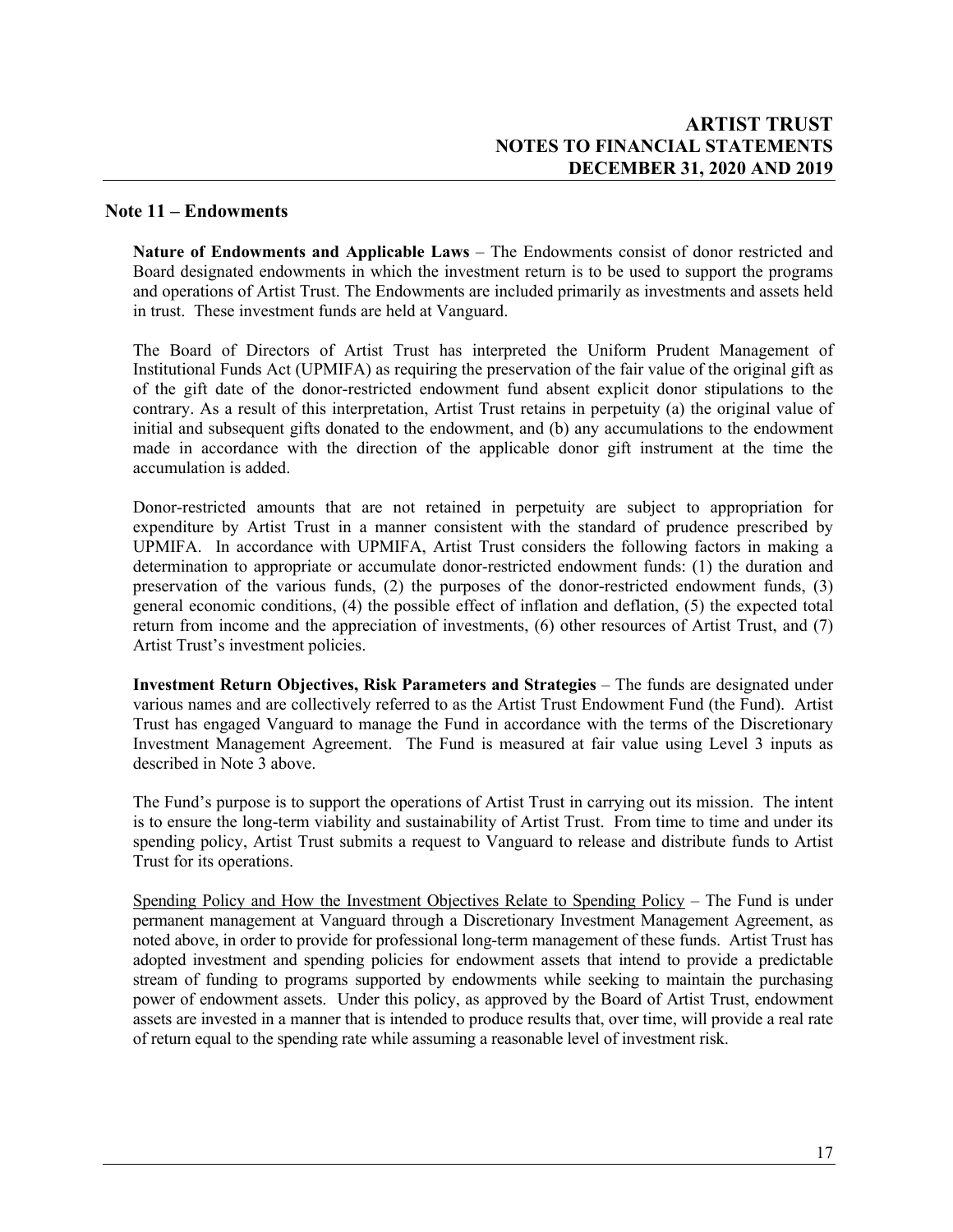# **Note 11 – Endowments (Continued)**

Funds with Deficiencies – From time to time, the fair value of assets associated with individual donor restricted endowment funds may have fallen below the level that the donor requires Artist Trust to retain as a fund of perpetual duration.

**Endowment Held by ArtsFund Foundation** – The Kreielsheimer Remainder Foundation established the Kreielsheimer Artist Trust Fund, a permanent endowment fund for the benefit of Artist Trust. In 2012, the Kreielsheimer Artist Trust Fund was transferred to ArtsFund Foundation (ArtsFund). The purpose of the Kreielsheimer Artist Trust Fund is to provide general support of the programs and organizational operations of Artist Trust. Under the terms of the agreement with ArtsFund, the Kreielsheimer Artist Trust Fund is managed by ArtsFund, utilizing a total return asset management approach designed to achieve a maximum total return, including in the measurement thereof, unrealized appreciation and depreciation.

The Kreielsheimer Artist Trust Fund is pooled along with ArtsFund's other funds. The distribution policy is established by the ArtsFund Board of Directors. As a result, Artist Trust does not have control over the return objectives, risk parameters, investment objectives or spending policy for the Fund. As determined by the Arts Fund Board of Directors, annual distributions equal 5% of the fund balance as of December 31<sup>st</sup> of the previous year. The Kreielsheimer Artist Trust Fund is measured at fair value using Level 3 inputs as described in Note 3 above.

**Campaign for a Creative Future** – Artist Trust has embarked on a fundraising campaign which seeks to raise \$3.5 million to help build the sustainability of Artist Trust and fuel innovation for individual artists. An endowment has been created as part of this campaign, and endowed gifts received will support the increased capacity of Artist Trust. During the campaign, Artist Trust is holding endowed gifts in money market funds and pledges receivable. The investment strategies and spending policy will be determined at the conclusion of the campaign.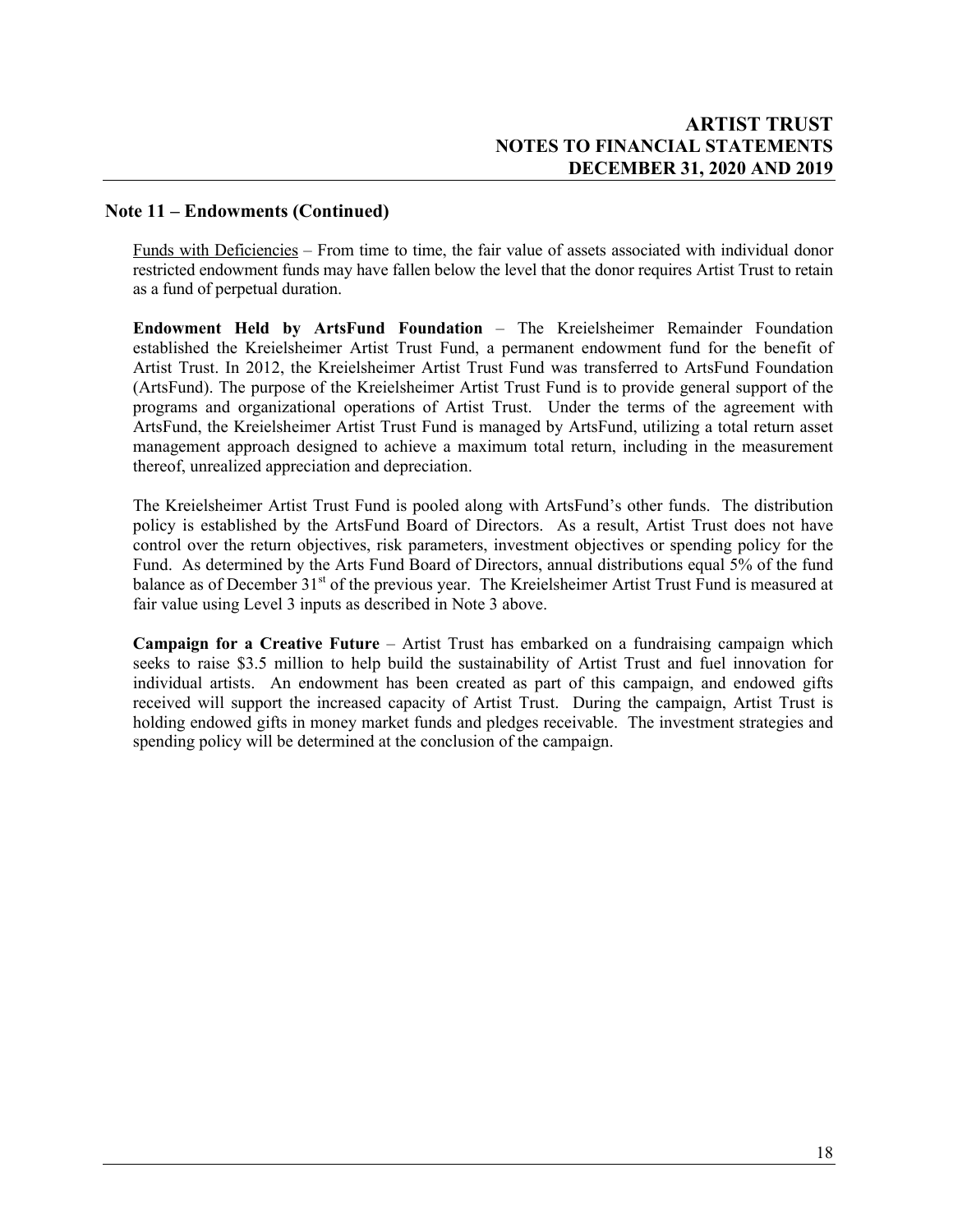### **Note 11 – Endowments (Continued)**

Changes in endowment net assets are as follows for the years ended December 31:

|                                       |   |               |    | With donor restrictions |  |             |             |  |
|---------------------------------------|---|---------------|----|-------------------------|--|-------------|-------------|--|
|                                       |   | Without donor |    | Perpetual<br>Purpose    |  |             |             |  |
|                                       |   | restrictions  |    | and time                |  | in nature   | Total       |  |
| Endowment net assets, 12/31/2018      |   | 340,838       | S. | 417,134                 |  | \$1,631,720 | \$2,389,692 |  |
| Contributions                         |   | 38,114        |    |                         |  |             | 38,114      |  |
| Investment income, net of fees        |   | 1,511         |    | 50,623                  |  |             | 52,134      |  |
| Net appreciation                      |   | 10,283        |    | 351,757                 |  |             | 362,040     |  |
| Amounts appropriated for expenditure  |   | (1,800)       |    | (57,200)                |  |             | (59,000)    |  |
| Distribution from asset held in trust |   |               |    | (6,600)                 |  |             | (6,600)     |  |
| Endowment net assets, 12/31/2019      | S | 388,946       | S  | 755,714                 |  | \$1,631,720 | \$2,776,380 |  |
| Contributions                         |   | 136,904       |    |                         |  |             | 136,904     |  |
| Investment income, net of fees        |   | 1,052         |    | 35,050                  |  |             | 36,102      |  |
| Net appreciation                      |   | 8,676         |    | 293,276                 |  |             | 301,952     |  |
| Amounts appropriated for expenditure  |   | (147, 385)    |    | (58,200)                |  |             | (205, 585)  |  |
| Distribution from asset held in trust |   |               |    | (6,700)                 |  |             | (6,700)     |  |
| Endowment net assets, 12/31/2020      |   | 388,193       |    | \$1,019,140             |  | \$1,631,720 | \$3,039,053 |  |

# **Note 12 – Benefit Events**

Benefit events revenue is shown in the statements of activities net of consumable costs that directly benefit the participants of the event. The net revenue is as follows for the years ended December 31:

|                                    |  |                          |  | 2019     |  |  |
|------------------------------------|--|--------------------------|--|----------|--|--|
| Gross special events revenue       |  | $\qquad \qquad$          |  | 498.193  |  |  |
| Less cost of direct donor benefits |  | -                        |  | (68.634) |  |  |
|                                    |  | $\overline{\phantom{a}}$ |  |          |  |  |

#### **Note 13 – Retirement Plan**

Artist Trust has a Simple IRA plan (the Plan) for employees who meet the Plan's eligibility requirements. Artist Trust matches a portion of employee contributions. Artist Trust contributed \$13,260 and \$8,084 to the Plan during the years ended December 31, 2020 and 2019, respectively.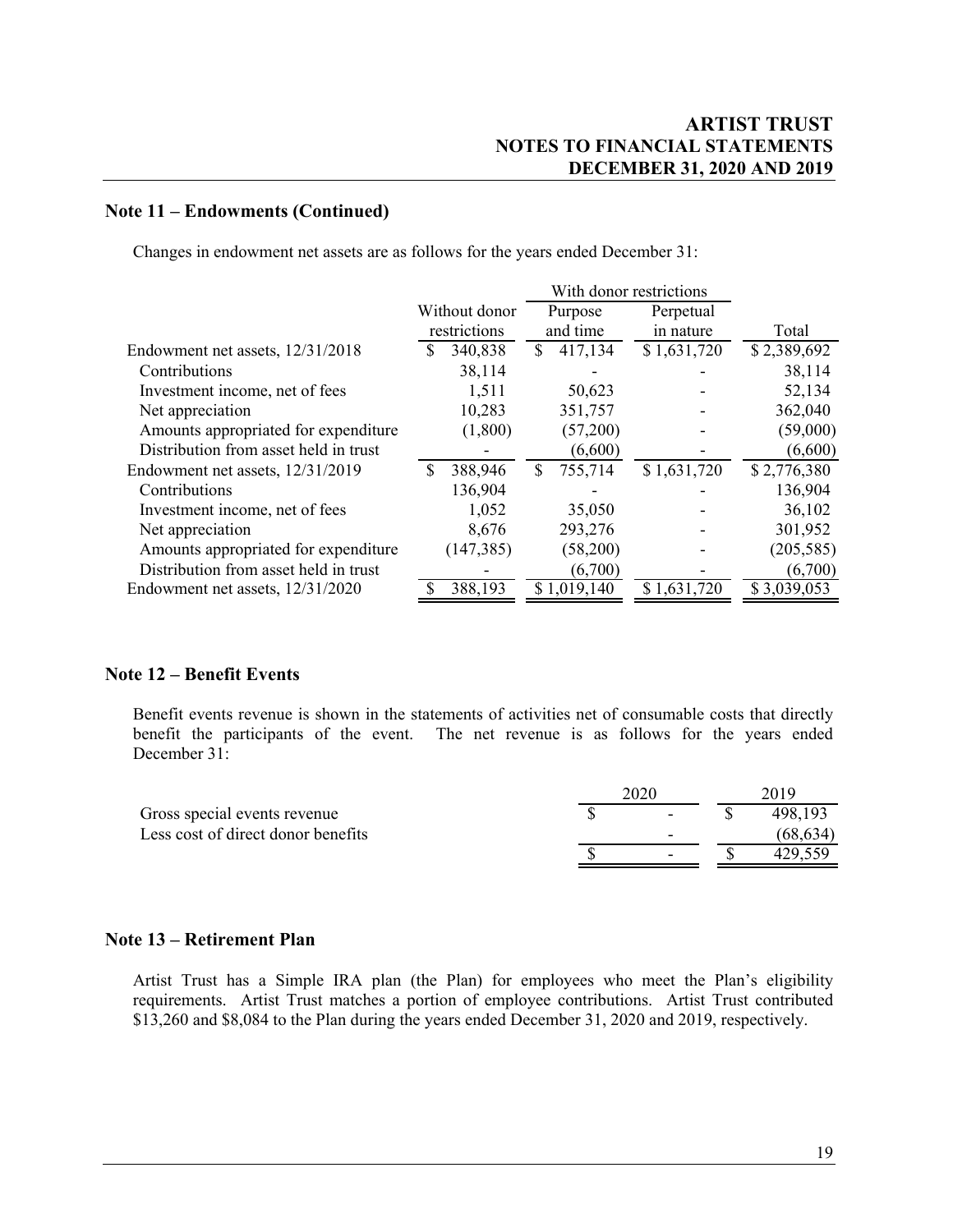### **Note 14 – Fundraising Expenses**

In order to accomplish Artist Trust's mission of providing grants to artists, a significant amount of time must be spent raising grant money. As a result of these efforts and because of the nature of Artist Trust, the proportion of fundraising expenses may be higher than for other non-profit organizations. Total fundraising expenses were \$290,330 and \$448,484 for the years ended December 31, 2020 and 2019, respectively.

### **Note 15 – Concentrations**

A pledge receivable from one donor made up approximately 70% and 50% of the pledges and grants receivable balance as of December 31, 2020 and 2019, respectively.

### **Note 16 – Risks and Uncertainties**

In December 2019, a novel strain of coronavirus (COVID-19) was reported in Wuhan, China. On March 11, 2020, the World Health Organization declared the outbreak to be a global pandemic, and on March 13, 2020, President Trump declared a nationwide emergency pursuant to Sec. 501(b) of the Robert T. Stafford Disaster Relief and Emergency Assistance Act. The extent of the impact of COVID-19 on Artist Trust's operations will depend on certain developments, including the duration and spread of the outbreak and the impact to donors, employees, and Washington State artists, all of which are uncertain and cannot be determined.

Washington State artists were among the first to face career disruption and financial loss from the COVID-19 crisis. In response to artists' urgent needs, Artist Trust pressed pause on business as usual to focus all resources on two things: The COVID-19 Artist Trust Relief Fund and COVID-19 Online Artist Relief and Recovery Resources. The COVID-19 Artist Trust Relief Fund is a rapid response program providing unrestricted cash grants to support working artists with disaster-related personal, family, and living expenses. The COVID-19 Online Artist Relief and Recovery Resources include articles, webinars, and other information on funding, housing, and legal issues, among other vital needs specific to the COVID-19 pandemic and its related impacts such as tenant rights and unemployment benefits for artists and creatives.

At the Organization's request, four donors who funded a total of \$78,500 in 2020 for the Organization's programs released or altered their restrictions as follows: \$20,000 for statewide outreach efforts will be available for general operations, \$16,000 for online programming and technology improvements will be available for staff hours that supported these efforts, \$30,000 for the Ambassador Project will be available for operations that support COVID-19 Online Artist Relief and Recovery Resources, and of \$12,500 for the Vadon Foundation Fellowship Award for Native Artists, \$10,000 will be available for the COVID-19 Relief Fund to support Native Artists with an additional \$2,500 available for operating expenses to administer the COVID-19 Relief Fund.